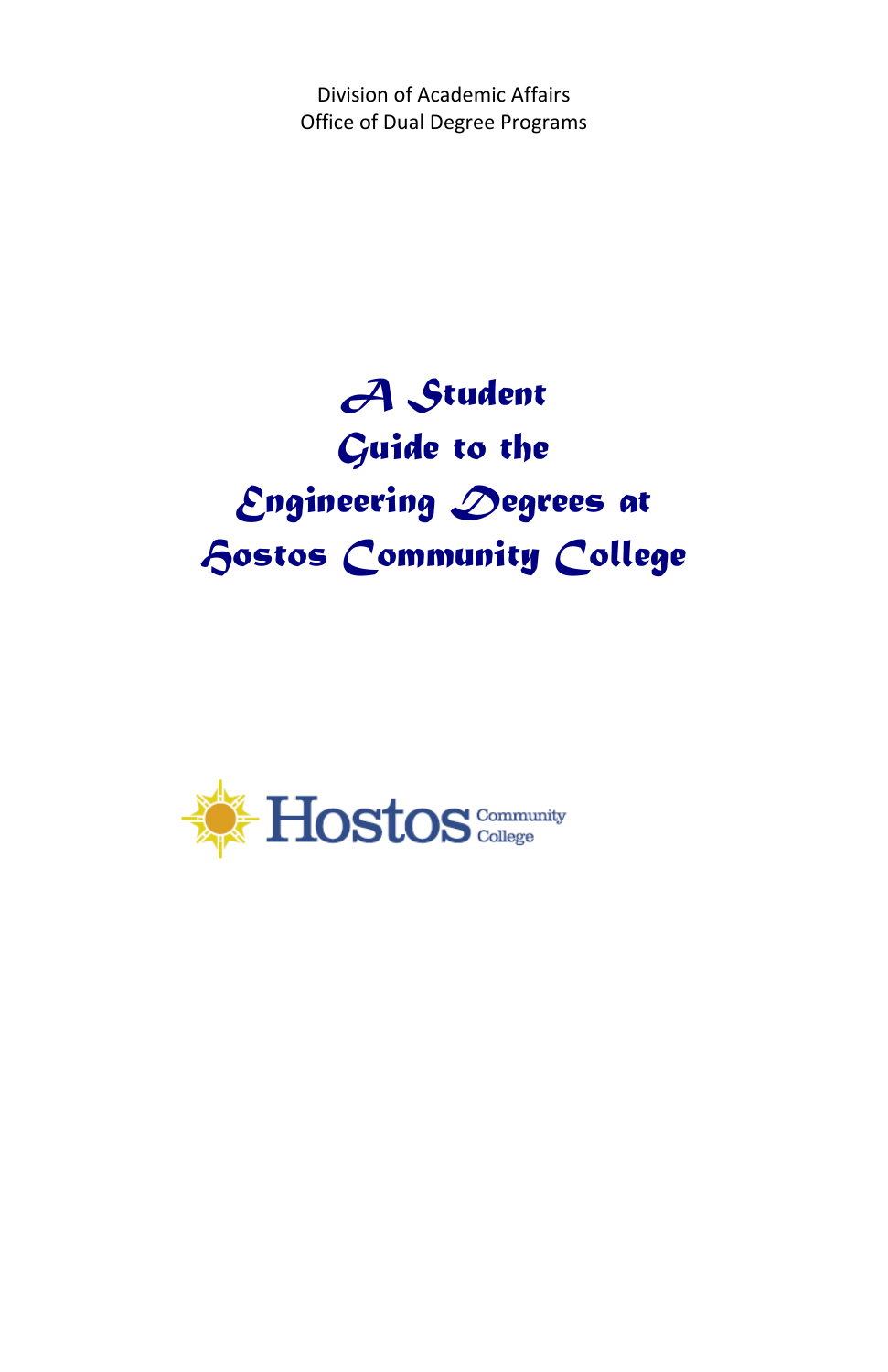

 **Engineering at Hostos Community College Joint Degree/Dual Admission A.S./B.E. Programs with The City College of New York** 



Chemical Engineering Electrical Engineering Mechanical Engineering **Civil Engineering:**  Track I: Civil Engineering Track II: Enviromental Engineering

For more information about the Engineering Programs contact:

Ms. Karla Contreras Joint Dual Degree Advising Coordinator Office of Academic Affairs, A-158 Phone: 718-518-6735 Email: [kcontreras@hostos.cuny.edu](mailto:kcontreras@hostos.cuny.edu)

Prof. Yoel Rodríguez Engineering Program Coordinator Natural Sciences Department, A-507F

**The Engineering Advisory/Mentoring Council**

#### **Advisors/Mentors from Mathematics**

Prof. Olen Dias Prof. Ramon Gómez Prof. Alexander Vaninsky Prof. William Baker Prof. Armando Amador

Prof.Prince Tanvir Prof. Nieves Angulo Prof. Ye Ruili Prof. Clara Nieto-Wire Prof. Moise Koffi

#### **Advisors/Mentors from Natural Sciences**

Prof. Francisco Fernández Prof. Nelson Núñez-Rodríguez Prof. Yoel Rodríguez Prof. Anna Manukyan Prof. Mohammed Sohel

Prof. Allison Franzese Prof. Chanh Phan Prof. Jiang Biao Prof. Roy Debasish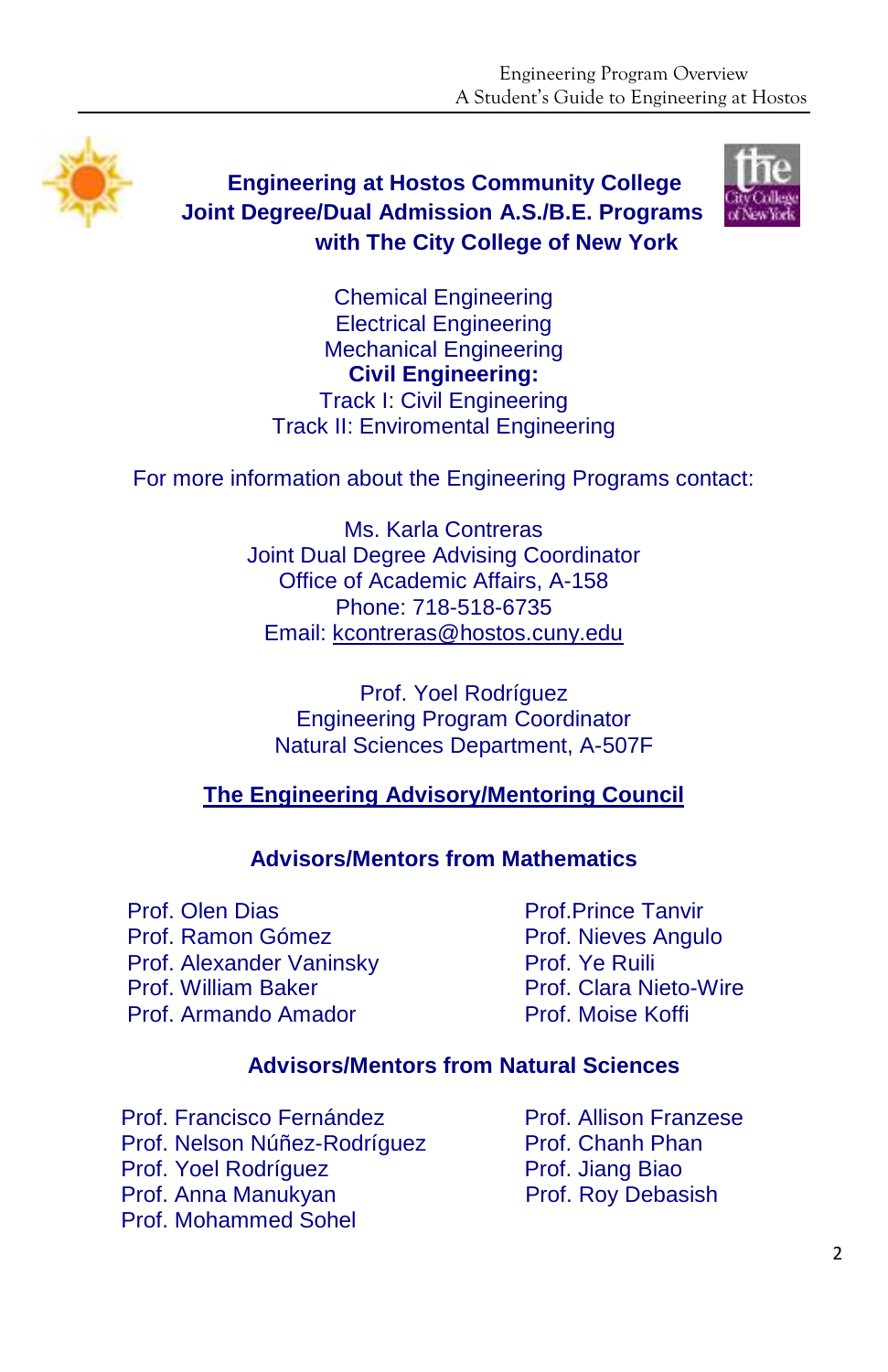#### Eugenio María de Hostos Community College Division of Academic Affairs – Office of the Interim Provost Office of the Dual Degree Program 475 Grand Concourse / Bronx, NY 10451

This guide provides important information about the joint degree/dual admission engineering programs at Hostos Community College with City College of New York (CCNY).

It is important for all engineering majors to keep abreast of program requirements and changes. The best way to stay informed is to maintain frequent communication with your faculty advisor, program administration, and with your fellow students.

Be advised that you, the student, are your best advocate and are responsible for meeting all program and degree requirements that have been approved by Hostos Community College, CCNY, and the NY State Department of Education.

It is a privilege to be a part of an engineering program. The Engineering Mentoring/Advisory Council is serious about the success of the programs and its students, so progress of each is monitored at the beginning and end of each semester.

Review this booklet carefully. If you still have questions, follow up with your faculty advisor or the advising coordinator of the program.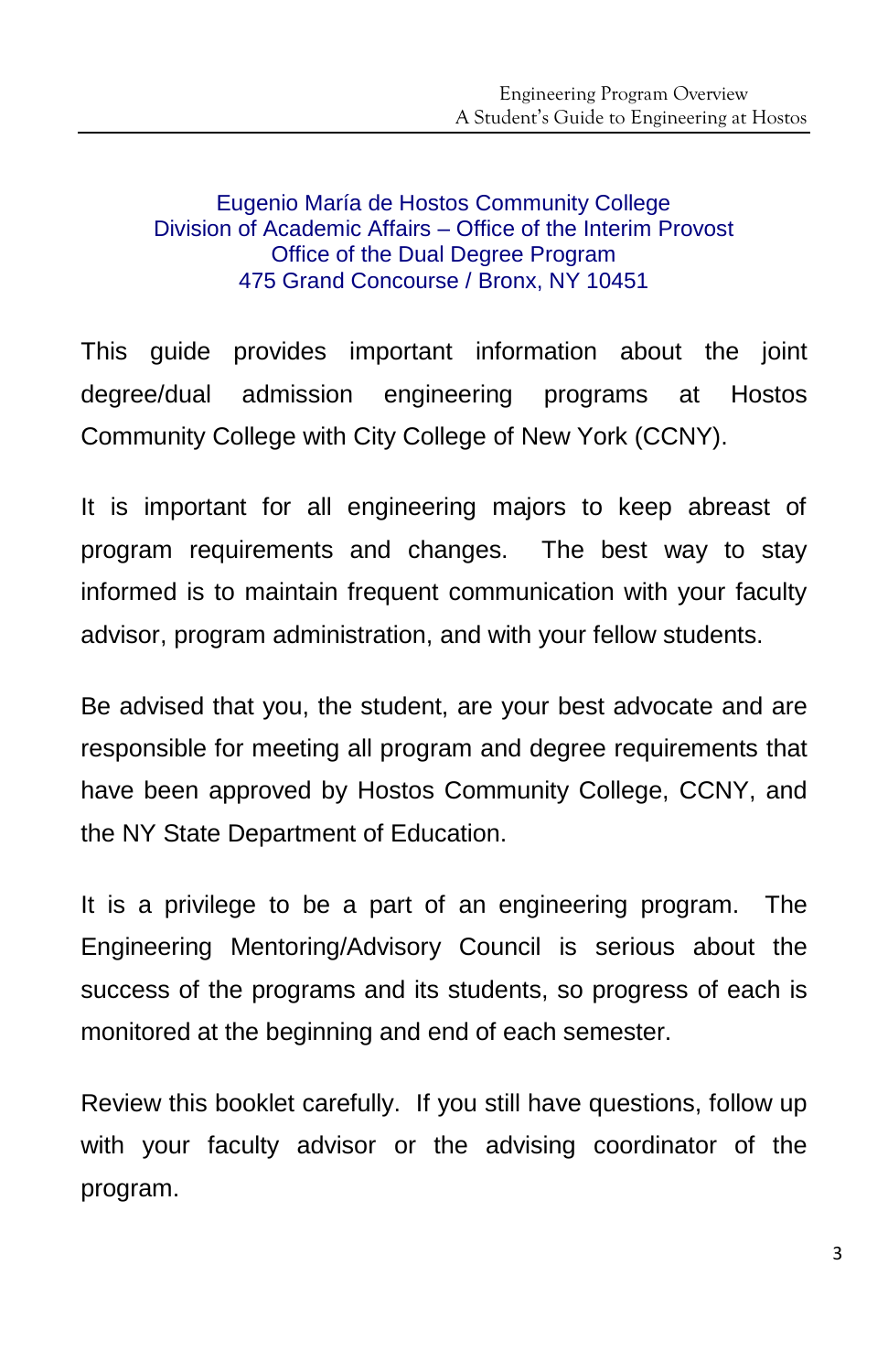# **Table of Contents**

| $\mathsf{I}$ . | <b>Program Overview</b>                          | 5  |
|----------------|--------------------------------------------------|----|
| Ⅱ.             | What does joint degree/dual admission mean?      | 6  |
| Ш.             | Who's my advisor?                                | 6  |
| IV.            | Program Levels of Study                          | 7  |
| V.             | Good Academic Standing                           | 9  |
| VI.            | Changing to an Engineering Major                 | 9  |
| VII.           | ePermit                                          | 10 |
| VIII.          | Hostos email account                             | 14 |
| IX.            | <b>Writing Intensive Requirements</b>            | 14 |
| Χ.             | Dual Admission/Joint Degree                      | 16 |
| XI.            | <b>Chemical Engineering Program</b>              | 17 |
| XII.           | Civil Engineering Program: Track I               | 21 |
| XIII.          | <b>Track II: Enviromental Engineering</b>        | 25 |
| XIV.           | <b>Electrical Engineering Program</b>            | 28 |
| XV.            | <b>Mechanical Engineering Program</b>            | 32 |
| XVI.           | <b>CCNY's Entrance Requirements</b>              | 36 |
| XVII.          | Transfer application: Deadlines & Procedures     | 38 |
| XVIII.         | <b>City College Orientation and Registration</b> | 40 |
| XIX.           | Policies and Procedures at City College          | 43 |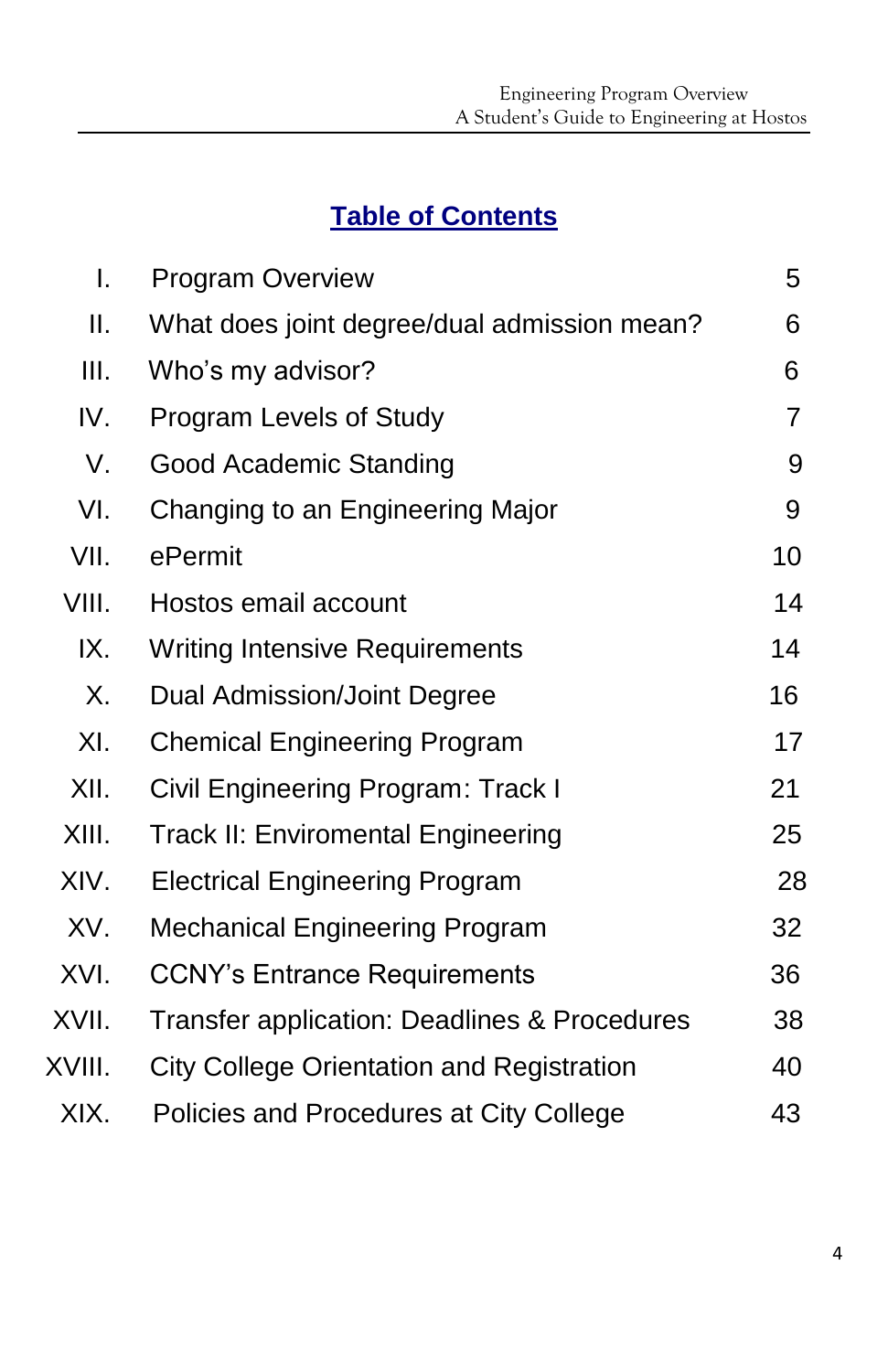# **Program Overview**

Hostos Community College offers Associate in Science (AS) degrees in Civil, Chemical, Electrical and Mechanical Engineering. These programs are jointly registered, dual admission programs with the existing Bachelor of Engineering (BE) degrees at The City College of New York's Grove School of Engineering of CUNY. The programs have been designed to meet the licensure guidelines of the Accreditation Board for Engineering and Technology (ABET) and will provide Hostos students with the same curriculum as the first two years of the licensure qualifying program required at The City College of New York (CCNY). Upon successful completion of the lower division at Hostos, students will have a seamless transition to the upper division of the baccalaureate program at CCNY.

# **Our mission**

Our mission is to provide for our multicultural and underrepresented student population a strong foundation of knowledge in science and mathematics as well as provide them with a high quality general education background.

To achieve this mission, the Mathematics and the Natural Sciences Departments are committed to keep the highest standards of excellence in teaching and service.

# *O* **General Goal:**

To better prepare our students to earn advanced degrees in STEM fields.

# *O* **Specific Goal:**

To better prepare our students to succeed in The City College of New York's Grove School of Engineering programs.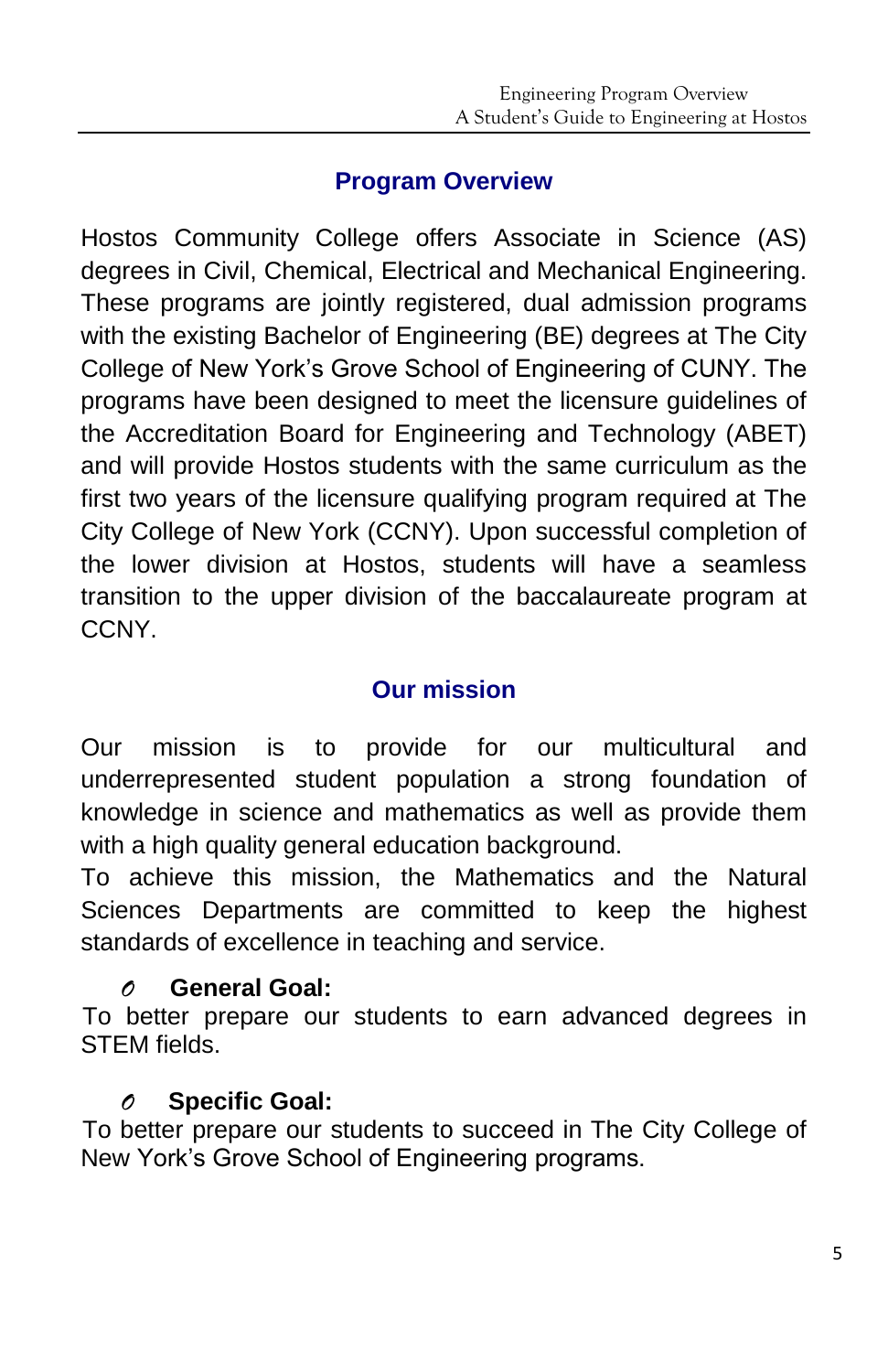### **What does joint degree/dual admission mean?**

The term joint degree/dual admission means that the engineering program is an agreement between Hostos and City College of New York (CCNY) offering students an opportunity to study two years at Hostos and two years at CCNY toward an A.S./B.E in engineering. Students accepted into the program are dually admitted to Hostos and CCNY and potentially can earn an associate and a bachelor degree in one of the following academic programs:

- Chemical Engineering
- Civil Engineering Track I: Civil Engineering
- Civil Engineering Track II: Environmental Engineering
- Electrical Engineering
- Mechanical Engineering

#### **Who is my advisor?**

All students enrolled in the engineering program will be assigned a faculty advisor. The advisors will be your first point of contact for any questions you have about curriculum, transfer credits, registration, and other academic issues. Also, the engineering advisor will be the only person who can provide **academic advisement and release the engineering STOP in your CUNY First account.**

Please visit us at: **[www.hostos.cuny.edu/oaa/ddp](http://www.hostos.cuny.edu/oaa/ddp)**



Sign in **"Dual Degree Program Student Advisor Portal"** using your Hostos email account and password.The contact information of your advisor will be displayed, if you have any questions contact Mrs. Karla Contreras A-158.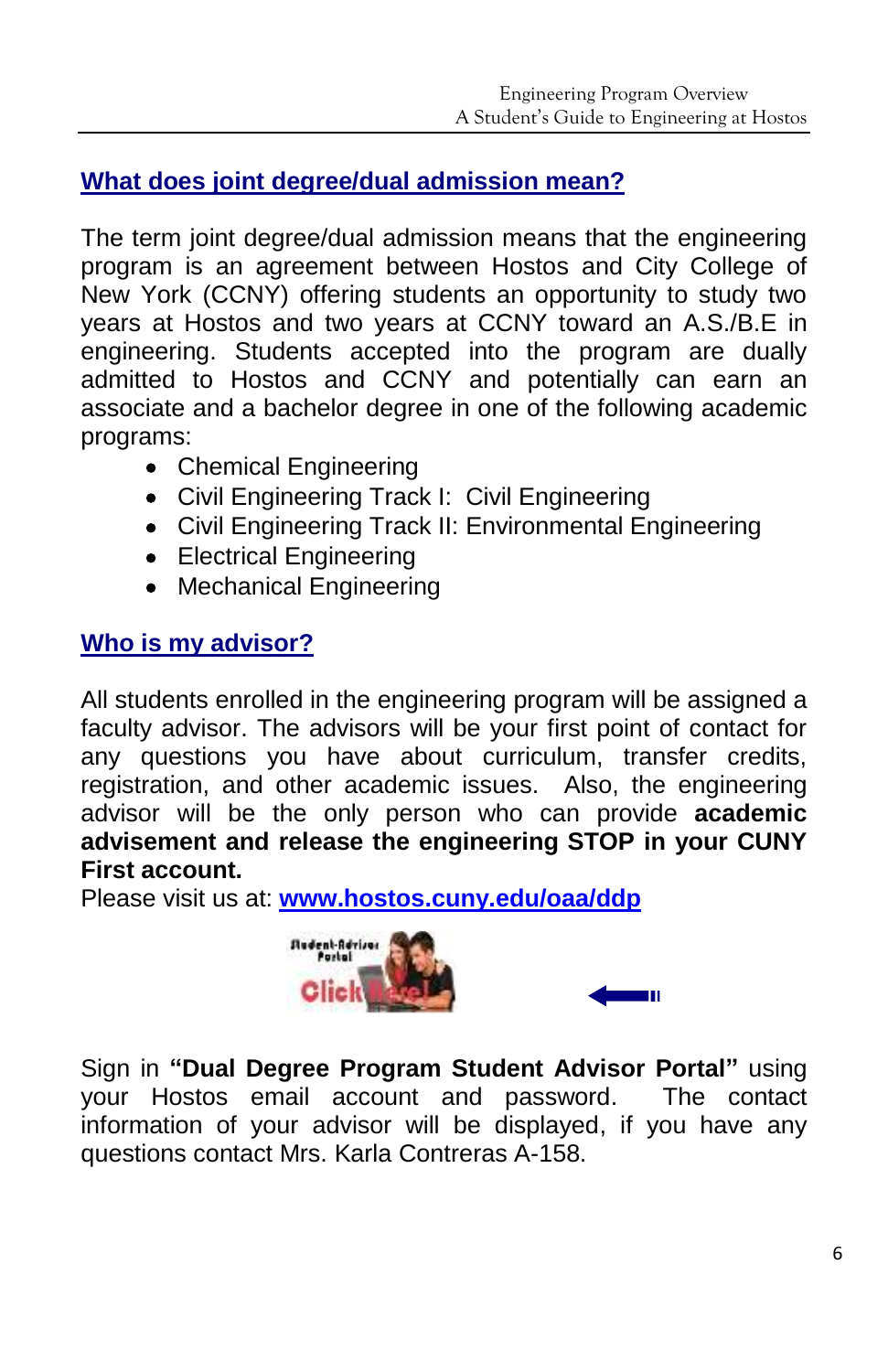#### **General Requirements for Majors**

- Follow the curriculum as described in the college catalog
- Observe deadlines for advisement, registration and . ePermits
- Be in Good Academic Standing each semester
- Comply with Hostos and CCNY requirements
- Meet monthly with faculty advisor
- Provide accurate contact information
- Use and check daily, Hostos email account for all official communication with faculty advisors, instructors, and program administrators

# **How many program levels of study are there?**

There are three program levels of study: Pre-associate, Associate, and Bachelor. The Engineering Mentor/Advisory Council will evaluate student performance and place each applicant into one of the program levels of study.

# **1. Pre-Associate Level**

The **Pre-Associate Level** is for students who have failed one or more of the basic skills tests or who do not qualify for English 110 (Expository Writing) or Math 210 (Calculus). Completion of this level includes passing the basic skills tests and course pre-requisites to enroll in basic English and Math courses.

**\*Special Note**: Students placed in MAT10 or who don't pass the Math, Reading, and Writing exams should carefully consider the requirements of the engineering major before declaring an engineering major.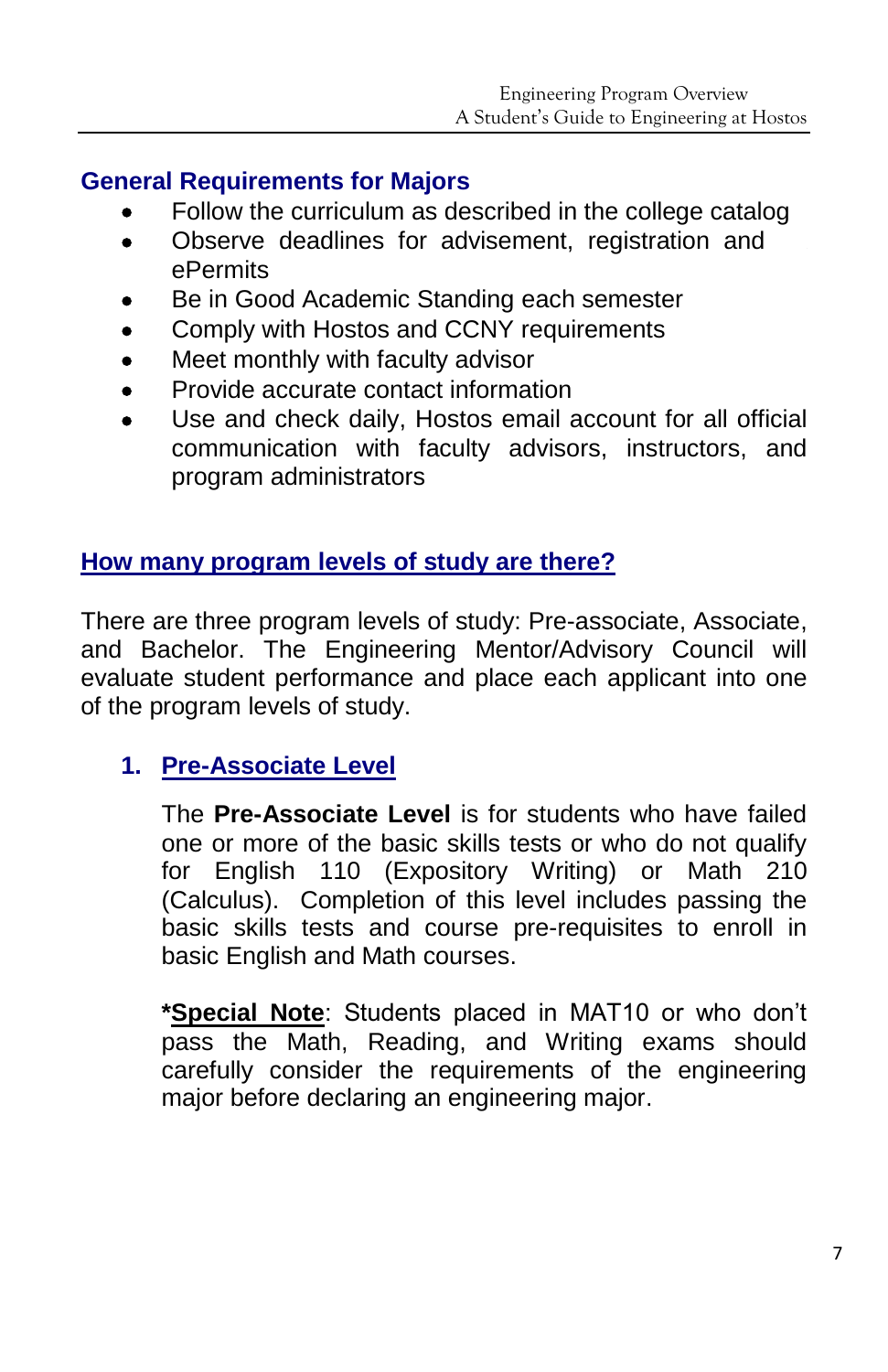# **2. Associate Level**

Associate Level Engineering majors qualify to:

- Fnroll in FNG 110 and MAT210
- Study on ePermit at CCNY

In addition, majors at this level:

- Are eligible to receive an associate's degree
- May continue at CCNY toward a bachelor's degree
- May NOT take any required courses at another CUNY Institution.

# **3. Bachelor Level**

Hostos graduates in good academic standing may continue at CCNY toward a bachelor's degree in engineering. You are responsible to fill out the transfer application on time, please work together with your advisor and program administrator to have the correct information.

# **What if I don't know which engineering program is right for me?**

If you know that you want to go into engineering, but you are not sure about which track you would like to pursue then you should set up a meeting with the Engineering Program Coordinator.

# **Do I have to take Writing Intensive courses?**

All engineering majors must take two Writing Intensive (WI) courses prior to graduation. Currently, CHE 210, CHE 220, PHY 210, HIS 210 or HIS211 (not all the sections), PHY 220 and ENG 202 are being offered as WI.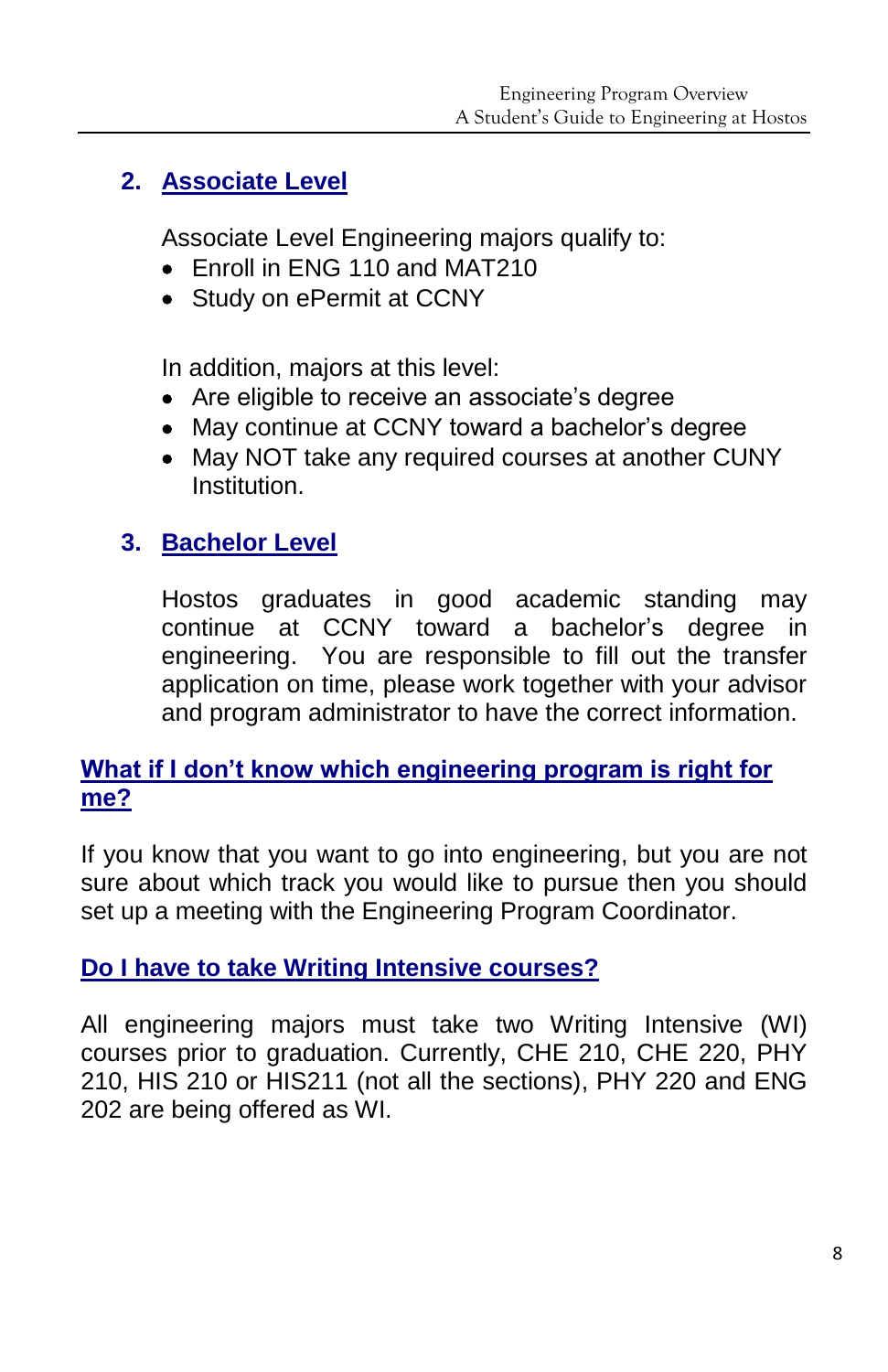# **What does Good Academy Standing mean?**

All students in good academic standing:

- Earn a grade of "C" or better in all chemistry, engineering, math, and physics courses.
- Maintain a semester and cumulative GPA of 2.7 or higher.
- Earn a grade of "C" or better in all courses on ePermit at CCNY.
- Meet monthly with faculty advisor.

# **How can I change my major to engineering?**

Students who wish to change their careers and/or educational objectives are required to obtain permission from the coordinator of the program in which they intend to study. This should be done during the advisement period and **prior to the fourth week of classes of the current semester.**

#### **Requirements:**

- Be placed in MAT 160
- GPA 2.7 or higher

# **To Officially Declare an Engineering Major:**

- Get permission from the Dual Degree Office located in the office of Academic Affairs (A158)
- Complete a *Change of Curriculum* form and submit it to the Registrar's Office
- Check your CUNYfirst account to verify the change
	- Send confirmation email to the engineering program coordinator or designee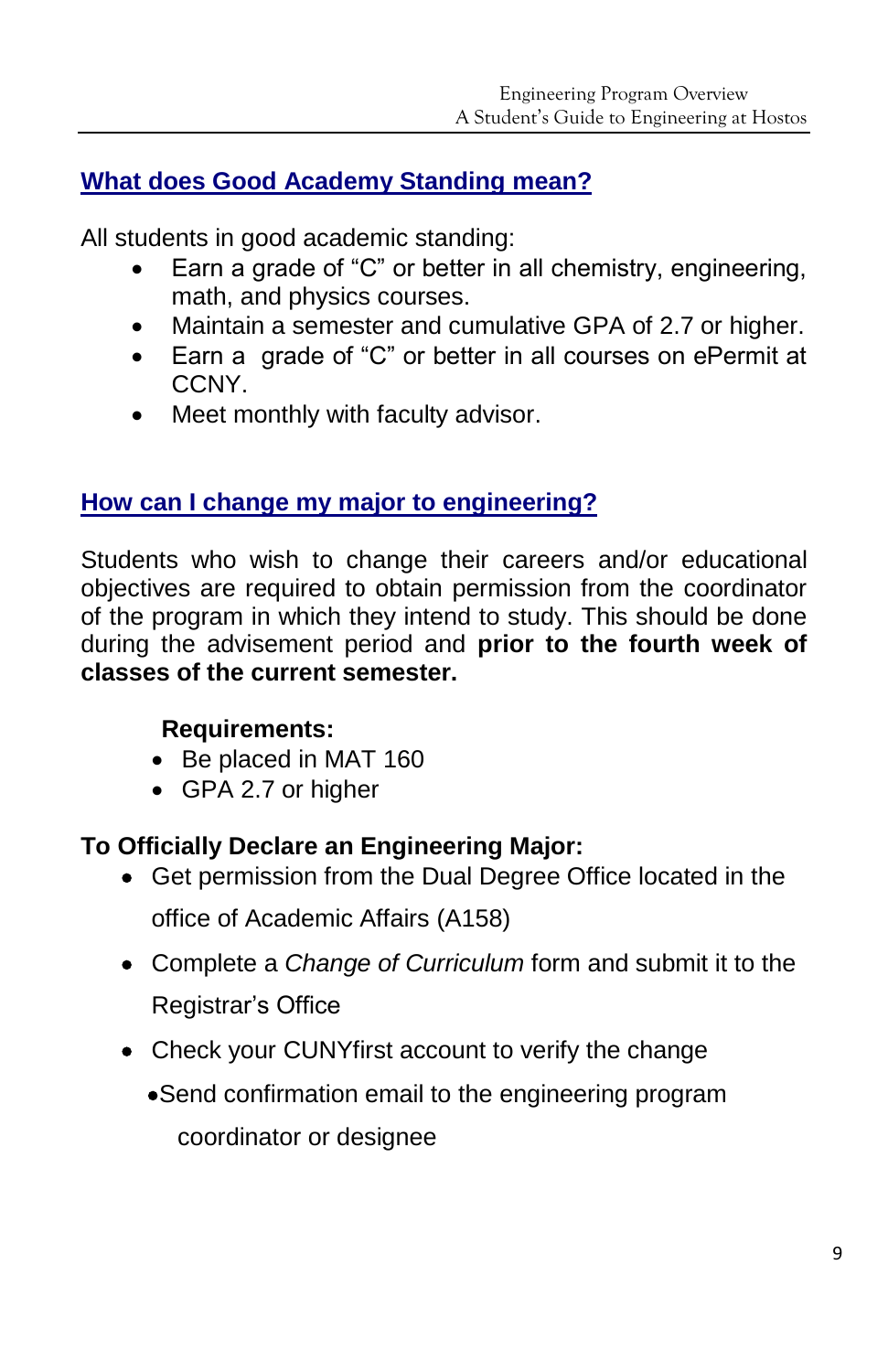#### **How do I re-apply to an engineering major after withdrawing / taking a leave of absence?**

If you are re-admitted, you will be held responsible for meeting all degree program requirements.

Students may not be readmitted until they have been separated from the University for at least one semester or the equivalent calendar time. An official leave of absence is required for readmission to the College. All readmission applications must be on file in the [Registrar's Office](http://www.hostos.cuny.edu/oor) one month prior to the first day of classes and validated with the appropriate fee of \$20.00 (nonrefundable paid to Bursar office).

# **ePermit at CCNY?**

The Joint dual degree program provide the opportunity to plan in advanced the ePermit request. Students that are planning to take ePermit must meet with their Engineering Advisors **Fall semester:** The third week of March. **Spring and summer:** The third week of October.

# **How to apply for ePermit (online)**

Only engineering majors in the Associate Level will be authorized by their faculty advisor to study on an ePermit at CCNY. Once you receive permission from your faculty advisor *you are responsible for applying for the ePermit using the CUNYFirst.*.

The ePermit goes through a series of approvals from Hostos registrar, and the coordinator of the program. Once your ePermit(s) is fully approved and your tuition has been paid in full at Hostos, you will be permitted to study at CCNY where you must go to register. See the college catalogue for more information about ePermits. It is important to observe the ePermit deadlines established by Hostos. *No ePermits would be granted after these deadlines.*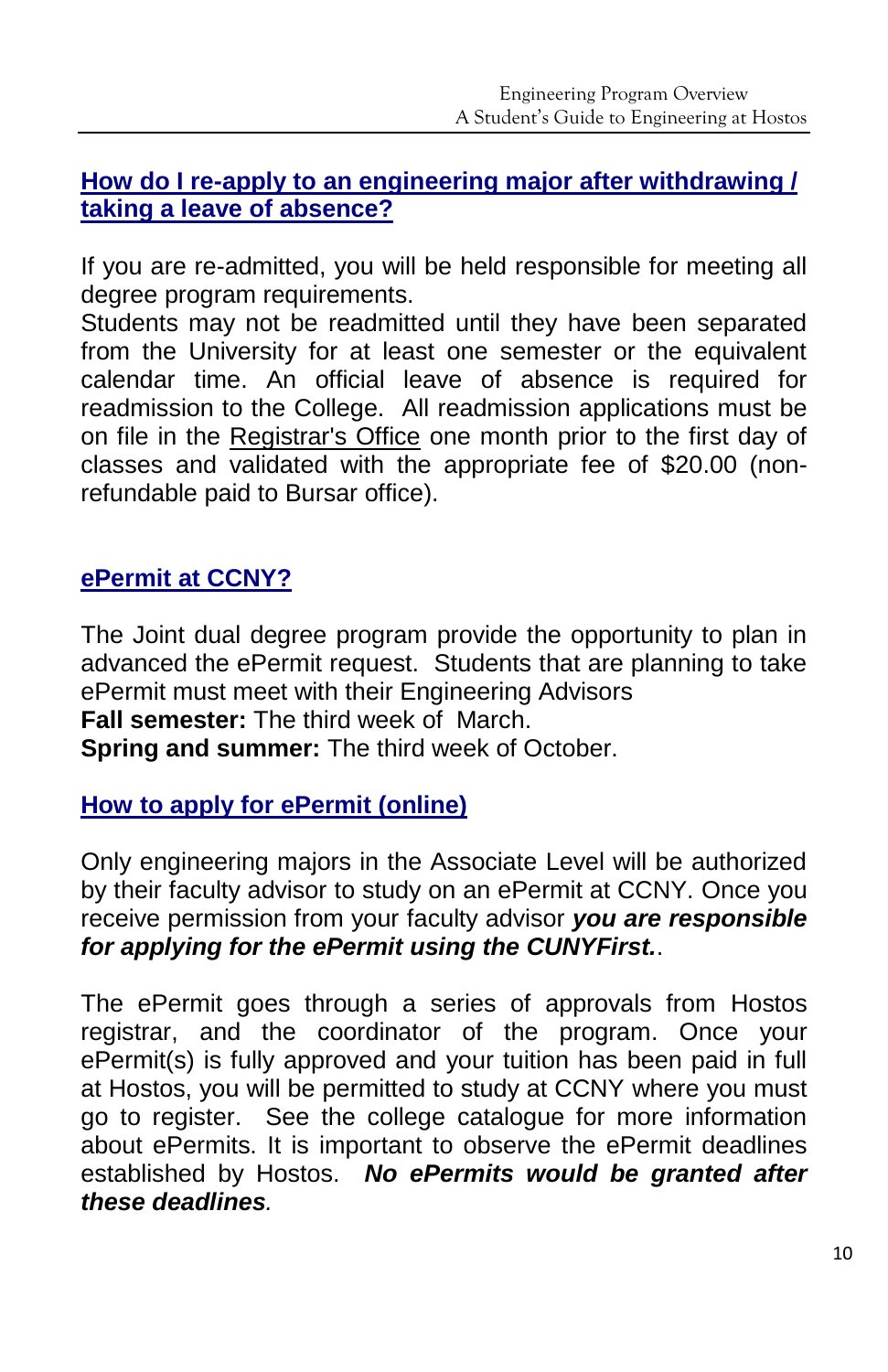# **If you request an ePermit, you MUST:**

Prior to submitting your ePermit request:

- Pass all of your Placement Tests (for Senior colleges)
- Have a GPA of 2.0 or above
- See your academic advisor
- Clear all STOPS
- Activate your Hostos e-mail account (you will receive e-Permit updates via e-mail)

Note: A minimum of 30 credits required for your degree must be taken at Hostos

# Once your ePermit is approved:

- BURSAR at Hostos
- REGISTER at the host college
- Present your Hostos Bursar's receipt to the host college Bursar

Prior to the first day of classes:

- **Cance**l via the online ePermit system any ePermits you do not want to take at the host college, AND
- **Drop** the ePermit course(s) at the host college, AND
- **Notify the Hostos Registrar to drop the PERM course(s) at Hostos**

Once classes begin:

- **Bring proof of registration or drop/withdrawal for each ePermit**
- Adhere to the withdrawal deadlines at BOTH the host college and Hostos, which may differ

Between the  $3<sup>rd</sup>$  and  $5<sup>th</sup>$  week of classes:

**Bring the Hostos Registrar's Office an enrollment certification letter from your host college showing the courses you are taking there.**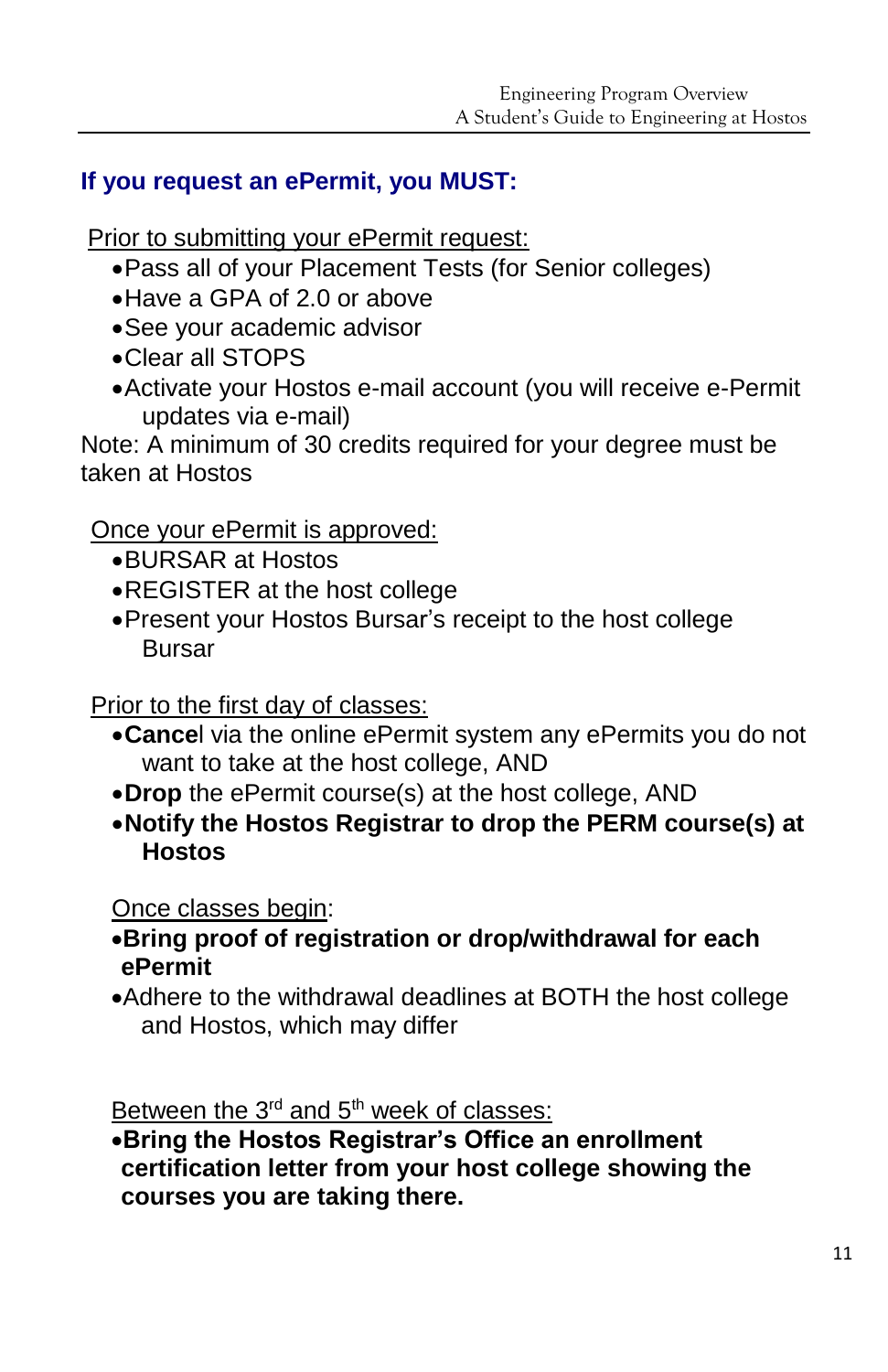#### **Who is responsible for applying for an ePermit?**

YOU, the student is responsible for applying for an ePermit for each course that you want to take. As your ePermit goes through the approval process, you will receive emails from the ePermit system. Emails are automatically sent to your free Hostos student email account.

# **What if I receive an ePermit but don't take the course?**

If you have paid for an ePermit course but decide not to take it, you must request a letter from the Registrar's Office at CCNY and provide that letter to the Registrar's Office at Hostos. The letter must indicate your official course schedule at CCNY.

#### **Caution: What if I withdraw from an ePermit course?**

If you withdraw from an ePermit course will earn a "W." This "W" will appear on your official transcript. You must have a strong reason to justify the decision to apply for a "W." It is strongly suggested to talk to your faculty advisor before withdrawing from any course. In order to earn academic credit, the course must be repeated. Grades of "D" or lower are not passing grades for Math and Sciences courses and will affect negatively your cumulative GPA and MATH/Sciencie GPA.

# **Caution: What if I receive an INC. in an ePermit course?**

If you receive an incomplete ("INC"), you must complete all course requirements by the last day of classes during the next academic semester. If you fail to meet the requirements by the deadline, the "INC" grade will change to a "FIN" which indicates failure from an incomplete. Zero Credits are earned and the grade will be factored into your semester and cumulative GPA. In this case, the course must be repeated and MATH/Science GPA.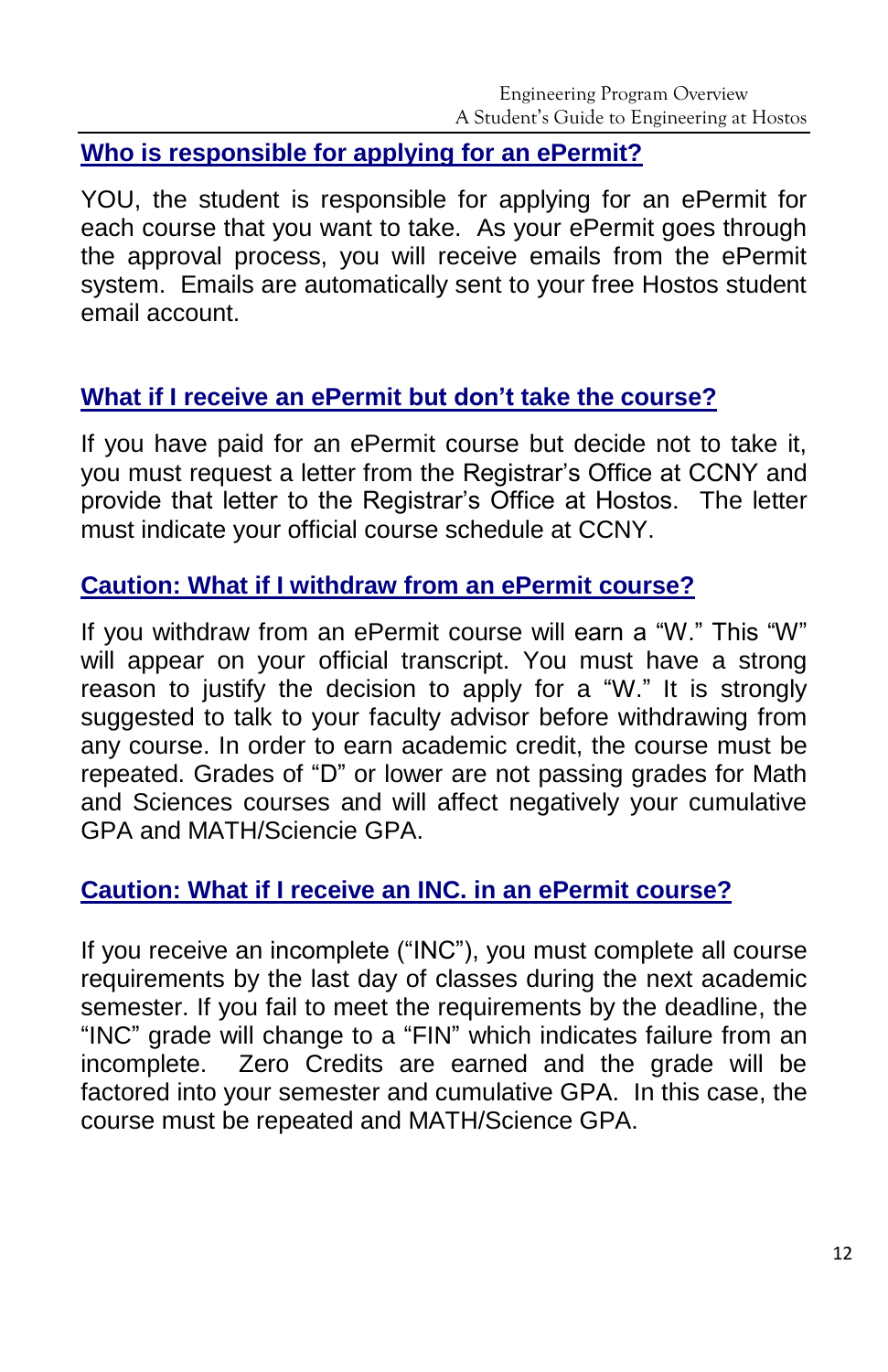#### **Caution: What if I fail an ePermit course?**

According to the CUNY grading policy, courses taken on ePermit **are exempt from the benefits of the F grade policy.** F grades will be factored into the student's semester and overall GPAs.

# **F - Grade Policy**

"When an undergraduate student receives the earned academic grade of "F," "FIN," "WU," or an administrative failing grade, and that student subsequently retakes that course and receives a grade of "C" or better, the initial grade of "F" will no longer be computed into the cumulative grade point average. The "F" will remain on the transcript. The number of failing credits that can be deleted from the grade point average calculation shall be limited to 16 for the duration of the student's undergraduate enrollment in the institutions of The City University of New York." <http://www.hostos.cuny.edu/oor/academic/grades.html>

#### **May I take ePermit courses at other CUNY institutions?**

As a result of the agreement between Hostos and CCNY, all degree requirements must be taken at Hostos or CCNY. **Engineering majors are not permitted to take courses at any other CUNY or non-CUNY institutions. Failure to follow instruction may cause you to be dismissed from the program.**

#### **What if the ePermit deadline has passed?**

Once the ePermit system is closed, you may not sign up for any more courses at CCNY. It is your responsibility to keep track of all ePermit deadlines.

#### **How do I activate my Hostos student email account?**

You can activate your Hostos student email account by visiting the Informational Technology Office located A226. Activating your email account is free.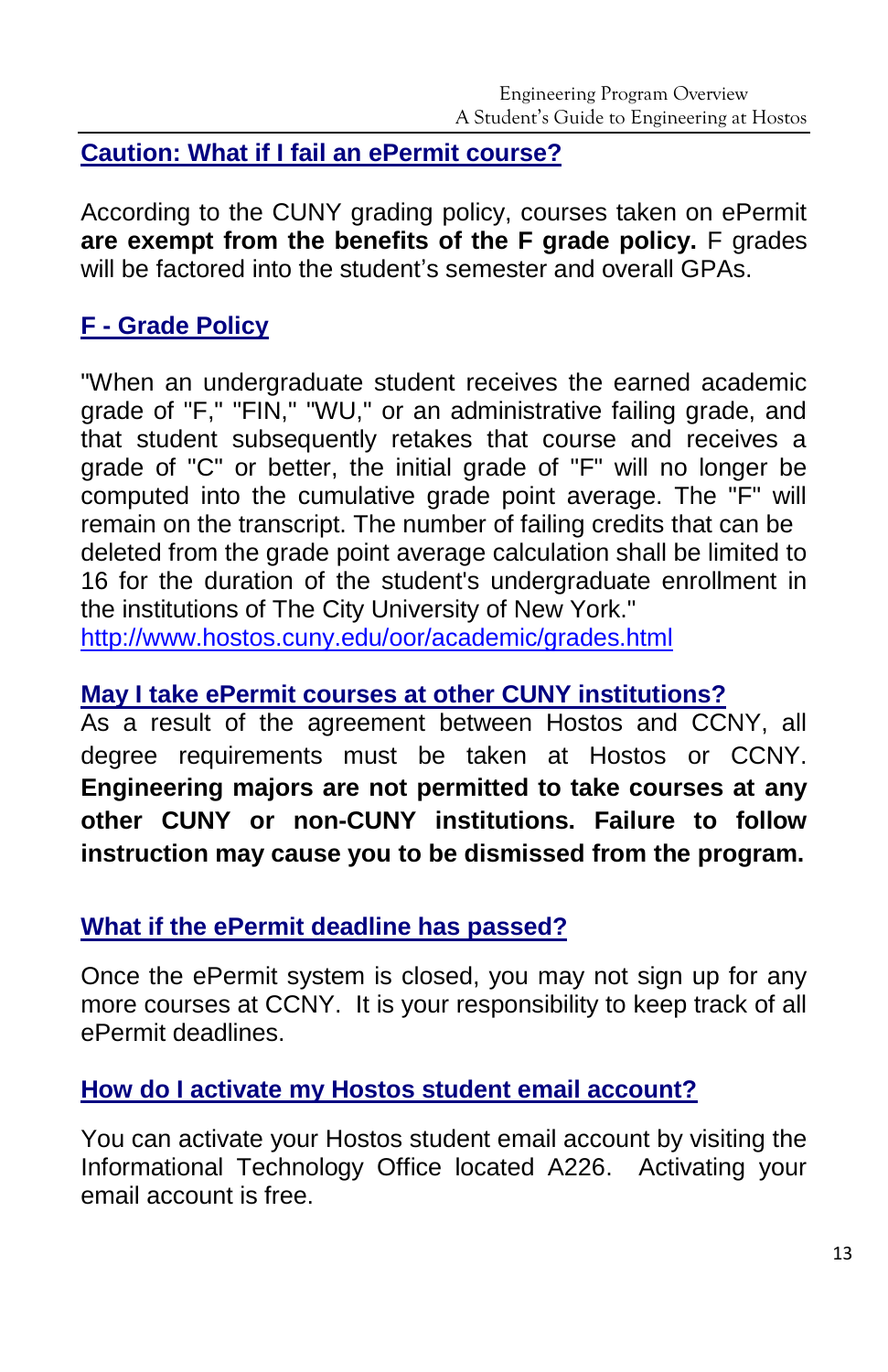**\*Special Note**: All official communication from the Engineering Program Administration, your faculty advisor, and other Hostos offices and personnel will be sent to your Hostos email account, **ONLY**. You may not use personal email accounts such as yahoo, hotmail, msn. gmail, etc.

#### **Do I have to take Writing Intensive courses?**

As of 2003, **ALL** Hostos Community College students are required to take two (2) Writing Intensive (WI) courses to graduate. Students will not be able to graduate without complete this requirement. When registering for your courses, make sure the course is designated as WI. Writing Intensive courses meet certain criteria so your WI classes may be different from your non-WI courses.

# **How to find Writing Intensive (WI) Classes in CunyFirst?**

- Go to CUNYfirst Class Search page, choose Hostos Community College from the Institution Drop-Down menu
- Select the appropriate Term
- Under Class Search, choose Writing Intensive Course from the Course Attribute Drop-Down menu
- Click the Search button You will get a complete list of all Writing Intensive courses. WI sections are also listed in the HCC Registrar's webpage.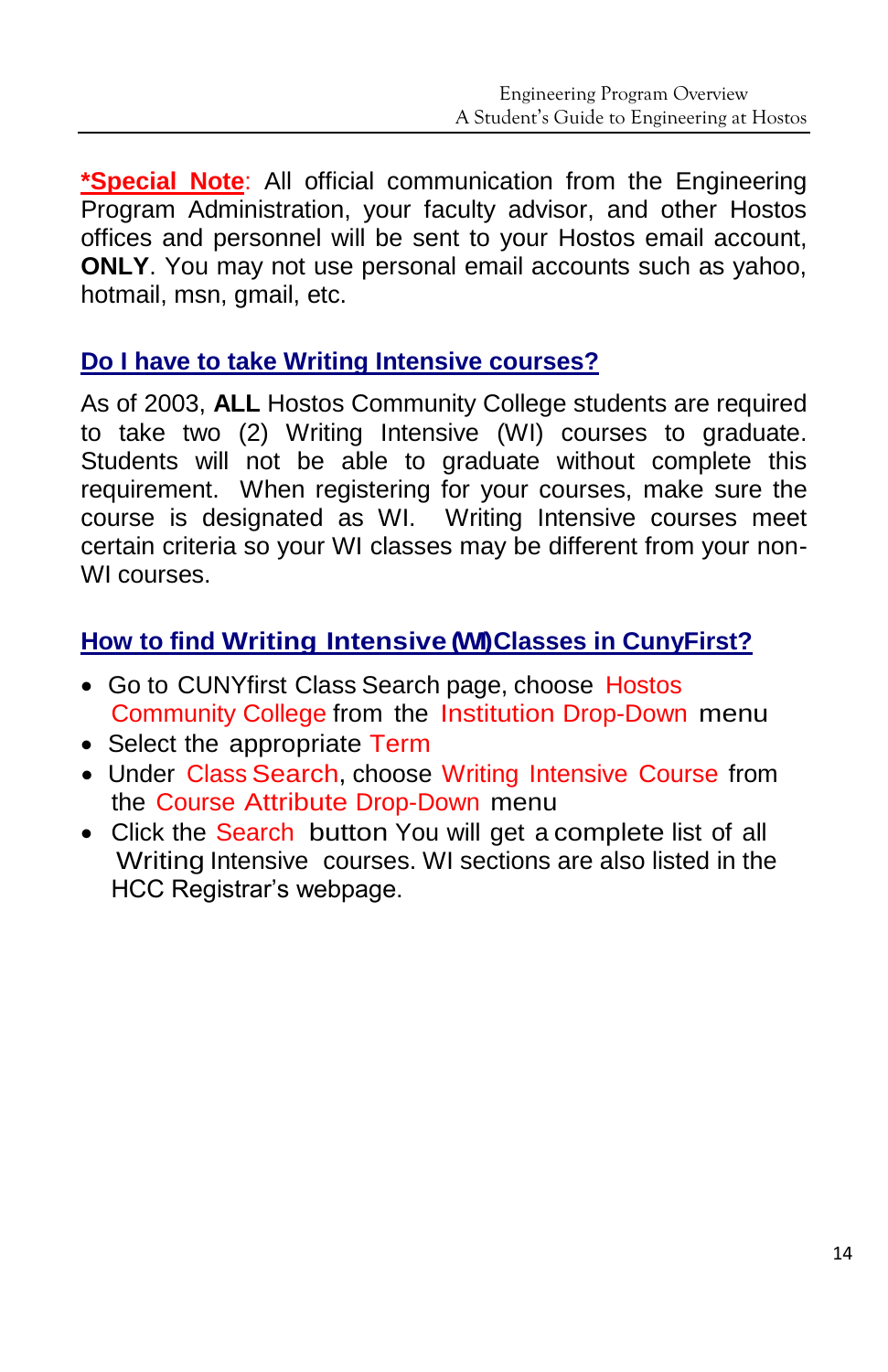| <b>Sourch for Clusses</b>                             |                                                                              |
|-------------------------------------------------------|------------------------------------------------------------------------------|
| <b>Linktitudion</b>                                   | Hostas Committerity College                                                  |
|                                                       | 2015 Fall Term                                                               |
| <b>Clear Sounty</b>                                   | Select at least 2 search criteria. Click Search to view your search results. |
| <b>Subject</b>                                        |                                                                              |
| Course Number                                         | u<br>Is exactly                                                              |
| Course Carrier                                        | Limiter graviture<br>$\checkmark$                                            |
| <b>Course Attribute</b>                               | Winting Intensive Course<br>$\overline{\phantom{a}}$                         |
| Course Attribute Value                                | Writing Intensive Course                                                     |
| Plus apude to reno in t.                              | مما                                                                          |
|                                                       |                                                                              |
| Dreakging trion-<br><b>Additional Search Criteria</b> | of Show Open Classes Only                                                    |
| <b>Secretary</b><br><b>Mode of Instruction</b>        | ب                                                                            |
| <b>Meating Start Time</b>                             | v<br>greater then or imput! to                                               |
| <b>Maxiling End Time</b>                              | less 17ven or equal to<br>$\check{\phantom{a}}$                              |
|                                                       | include only these days<br>$\tilde{\phantom{a}}$                             |
| Days of Week.                                         | Hon Tues Wed Thurs Tri Sat Sun                                               |
| <b>Chang Miles</b>                                    | Đ                                                                            |
| Course Keywood                                        | $\omega$                                                                     |
| <b>PEGniensum Glovita</b>                             | greater than or equal to<br>w                                                |
| Maximum Units                                         | lette than or equal to<br>u                                                  |
| Course Component                                      | v                                                                            |
| Campus                                                |                                                                              |
| Louis Don<br><b>Instructor Last Name</b>              | $\tilde{\phantom{a}}$                                                        |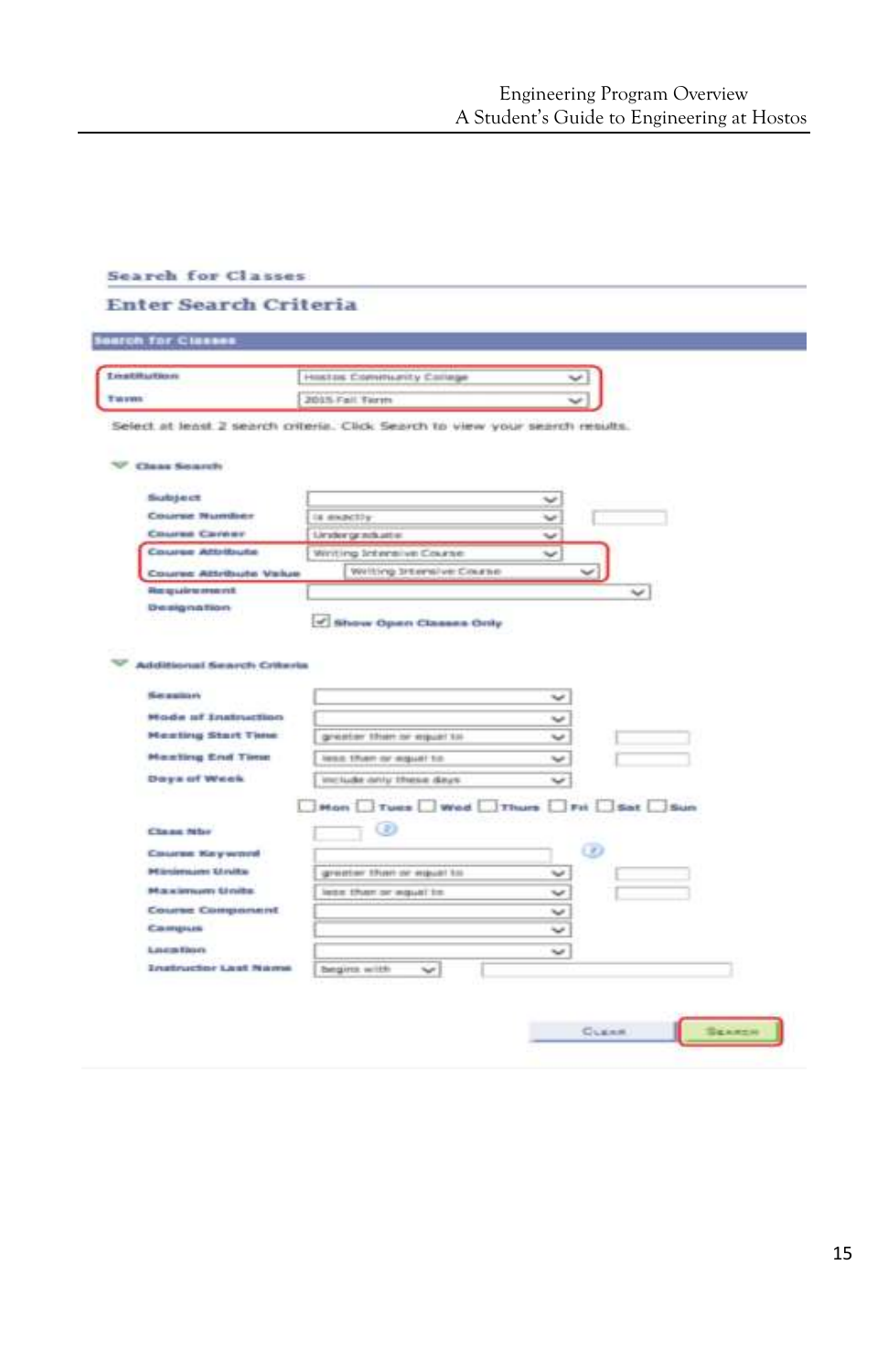**Program Requirements by Degree & Institution Joint Dual Degree Engineering Programs**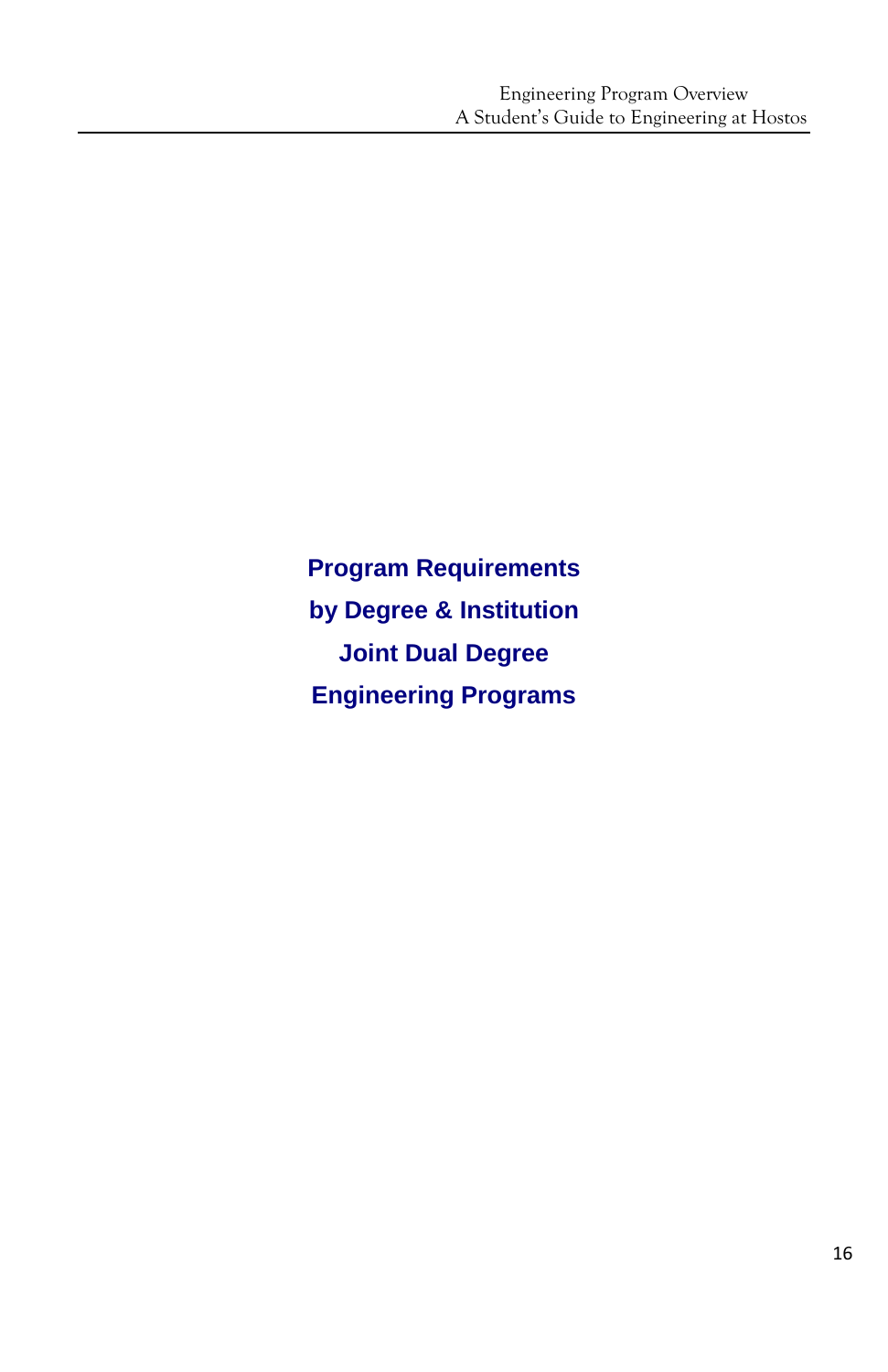# **Program of Study Leading to an A.S. in Chemical Engineering at Hostos Students enrolled before Fall 2013**

| <b>First Year - Fall</b>    |                                          | <b>CRS</b> |
|-----------------------------|------------------------------------------|------------|
| <b>MAT 210</b>              | Calculus I                               | 4.0        |
| <b>ENG 110</b>              | <b>Expository Writing</b>                | 3.0        |
| <b>CHE</b><br>210           | General Chemistry I                      | 4.0        |
| HUM 100 or                  | Introduction to Humanities Or            |            |
| SOC 101 or                  | Introduction to Sociology Or             | 6.0        |
| <b>PSY 101</b>              | <b>Introduction General Psychology</b>   |            |
| <b>Total</b>                |                                          | 17.0       |
| Spring                      |                                          |            |
| <b>MAT 220</b>              | Calculus II                              | 4.0        |
| <b>ENG</b><br>111           | Literature and Composition               | 3.0        |
| <b>CHE</b><br>220           | <b>General Chemistry II</b>              | 4.0        |
| <b>VPA 192</b>              | <b>Fundamentals of Public Speaking</b>   | 3.0        |
| <b>Total</b>                |                                          | 14.0       |
| <b>Second Year - Fall</b>   |                                          |            |
| <b>MAT 310</b>              | Calculus III                             | 4.0        |
| *ChE 22800                  | Intro to Chem. Engr. Princ. & Practice   | 5.0        |
| <b>CHE 310</b>              | Organic Chemistry I                      | 3.0        |
| <b>CHE 312</b>              | Organic Chemistry Lab I                  | 2.0        |
| <b>PHY 210</b>              | <b>General Physics I</b>                 | 4.0        |
| <b>Total</b>                |                                          | 18.0       |
| Spring                      |                                          |            |
| <b>MAT 360</b>              | <b>Differential Equations</b>            | 3.0        |
| <b>MAT 320</b>              | Linear Algebra and Vector Analysis       | 3.0        |
| <b>CHE 320</b>              | Organic Chem II                          | 3.0        |
| <b>PHY 220</b>              | <b>General Physics II</b>                | 4.0        |
| <b>ENG 202</b>              | <b>Technical Writing for Engineering</b> | 3.0        |
| <b>Total</b>                |                                          | 16.0       |
| <b>TOTAL HOSTOS CREDITS</b> |                                          | 65.0       |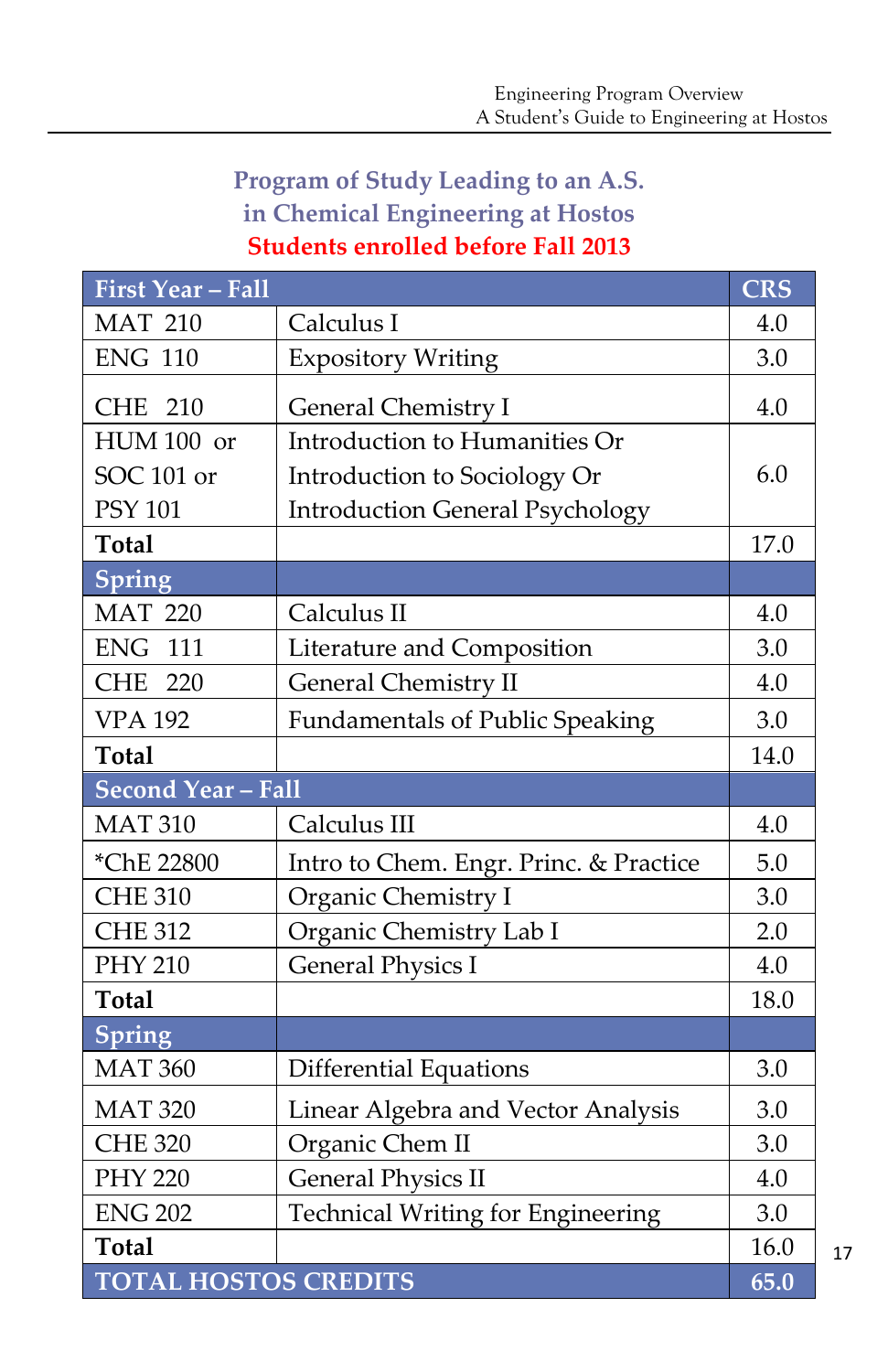# **Program of Study Leading to an A.S. in Chemical Engineering at Hostos**

# **CUNY PATHWAYS - Students enrolled in or after Fall 2013**

| <b>First Year - Fall</b>                                  |                                          |      |  |  |
|-----------------------------------------------------------|------------------------------------------|------|--|--|
|                                                           | Mathematical and Quantitative Reasoning: |      |  |  |
| <b>MAT 210</b>                                            | Calculus I (Required)                    | 4.0  |  |  |
| <b>ENG 110</b>                                            | <b>Expository Writing</b>                | 3.0  |  |  |
| Life and Physical Sciences:                               |                                          |      |  |  |
| 210<br>CHE.                                               | General Chemistry I (Required)           | 4.0  |  |  |
| World Cultures and Global Issues: (Strongly Recommended)  |                                          |      |  |  |
| <b>HUM 100</b>                                            | Introduction to Humanities               | 3.0  |  |  |
| Individual and Society (Strongly recommended) (Choose 1): |                                          |      |  |  |
| SOC 101 Or                                                | Introduction to Sociology OR             | 3.0  |  |  |
| <b>PSY 101</b>                                            | Introduction to Psychology               |      |  |  |
| <b>SubTotal</b>                                           |                                          | 17.0 |  |  |

| Spring                            |                                              |      |  |
|-----------------------------------|----------------------------------------------|------|--|
| <b>MAT 220</b>                    | Calculus II                                  | 4.0  |  |
| <b>ENG 111</b>                    | Literature and Composition                   | 3.0  |  |
| <b>Scientific World:</b>          |                                              |      |  |
| <b>CHE 220</b>                    | General Chemistry II                         | 4.0  |  |
| U.S. Experience in its Diversity: |                                              |      |  |
| <b>HIS 210 OR</b>                 | United States History: Through the Civil ar  |      |  |
| <b>HIS 211</b>                    | United States History: Reconstruction to the | 3.0  |  |
|                                   | Present                                      |      |  |
| <b>Creative Expression:</b>       |                                              |      |  |
| <b>VPA 192</b>                    | <b>Fundamentals of Public Speaking</b>       | 3.0  |  |
| <b>SubTotal</b>                   |                                              | 17.0 |  |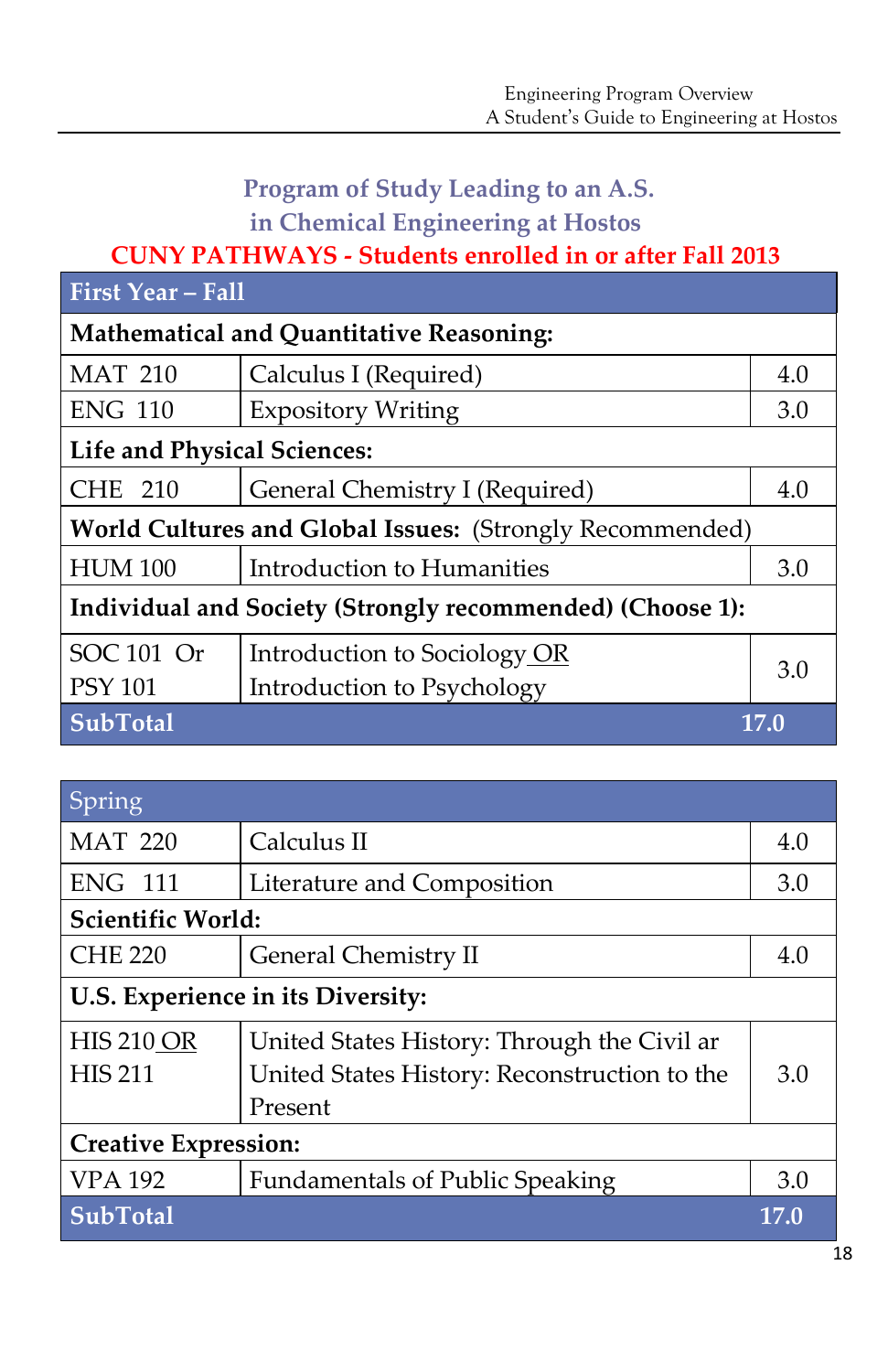| <b>Second Year - Fall</b>                        |                                                               |      |
|--------------------------------------------------|---------------------------------------------------------------|------|
| <b>MAT 310</b>                                   | Calculus III                                                  | 4.0  |
| <i>*CHE 228</i>                                  | Introduction to Chemical Engineering<br>Principals & Practice | 5.0  |
| One (1) additional course from Scientific World: |                                                               |      |
| <b>CHE 310</b>                                   | Organic Chemistry I                                           | 3.0  |
| <b>PHY 210</b>                                   | <b>General Physics I</b>                                      | 4.0  |
| <b>SubTotal</b>                                  |                                                               | 16.0 |

| Spring                      |                                    |      |
|-----------------------------|------------------------------------|------|
| <b>MAT 360</b>              | <b>Differential Equations</b>      | 3.0  |
| <b>MAT 320</b>              | Linear Algebra and Vector Analysis | 3.0  |
| <b>CHE 320</b>              | Organic Chemistry II               | 3.0  |
| <b>CHE 312</b>              | Organic Chemistry Lab I            | 2.0  |
| <b>PHY 220</b>              | <b>General Physics II</b>          | 4.0  |
| <b>ENG 202</b>              | Technical Writing for Engineering  | 3.0  |
| <b>SubTotal</b>             |                                    | 18.0 |
| <b>TOTAL HOSTOS CREDITS</b> |                                    |      |

#### **Note:**

CHE310 and CHE312 is only offered at Hostos in the Fall CHE320 and CHE322 is only offered at Hostos in the Spring \*CHE 22800 is only offered at CCNY in the Fall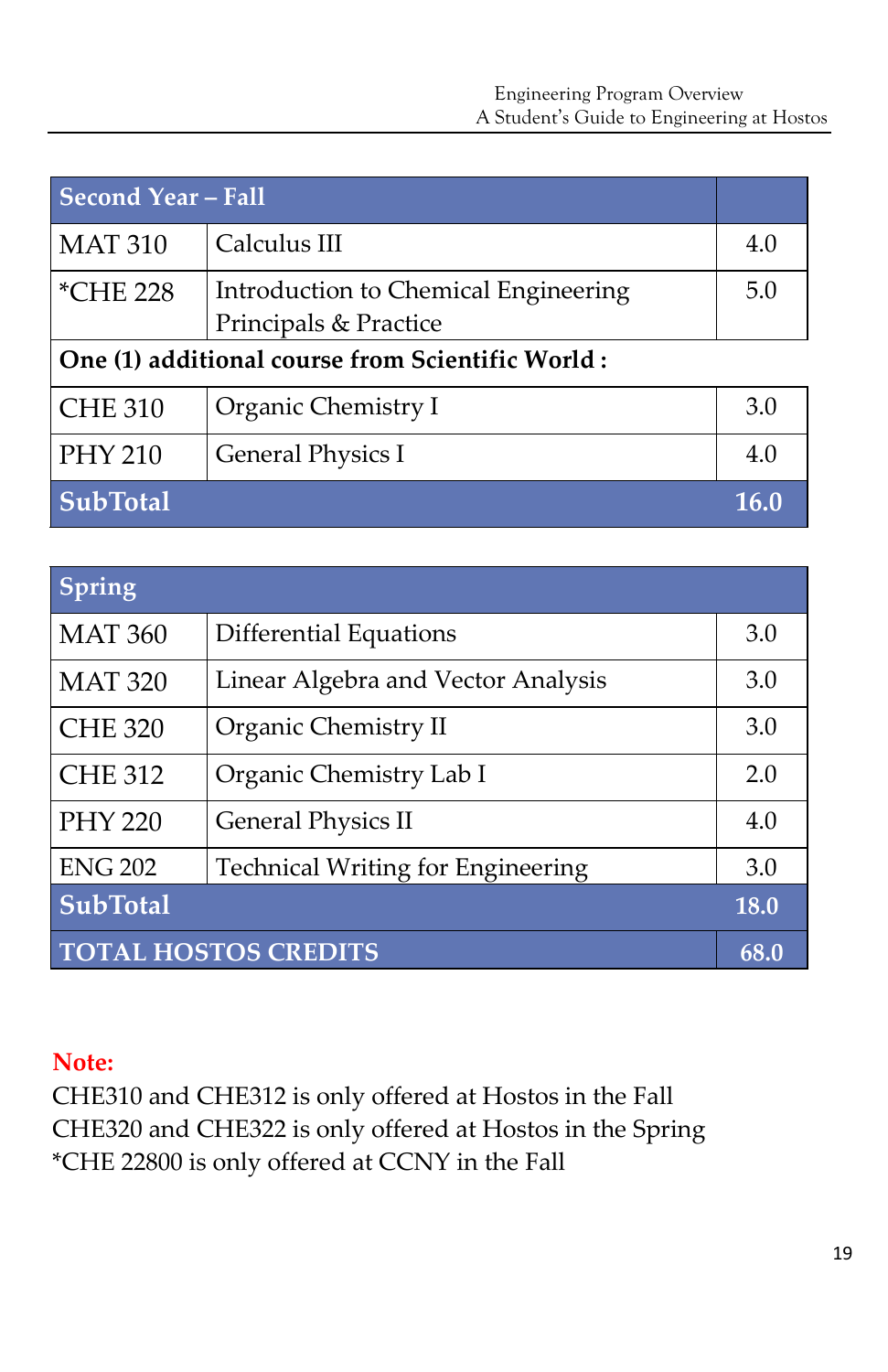| <b>PRE-REQUISITES FOR</b>   |             |                                                                   |                                        |  |  |
|-----------------------------|-------------|-------------------------------------------------------------------|----------------------------------------|--|--|
|                             | ePERMITS IN |                                                                   |                                        |  |  |
| <b>CHEMICAL ENGINEERING</b> |             |                                                                   |                                        |  |  |
|                             |             |                                                                   |                                        |  |  |
| <b>CHE 228</b>              | 5.0 CRS.    | Intro. to Chemical<br><b>Engineering Principals</b><br>& Practice | <b>PRE: CHE 220</b><br>PRE/CO: MAT 310 |  |  |

# **C" Passing Grade Requirement:**

MAT 210; MAT 215; MAT 220; MAT 310; MAT 320; MAT 360; CHE 210; CHE 220; CHE 310; CHE 312; CHE 320; ChE 22800; PHY 210; PHY 220 require a minimum passing grade of "C."

In order to be transferred to City College a minimum overall GPA of **2.7** and a minimum of **2.5** GPA in college math and science (physics, chemistry and biology) including all times each course was taken, with none of these grades below C must be met. \*Students who earn a grade of "D" or lower are encouraged to repeat the course to earn a better grade.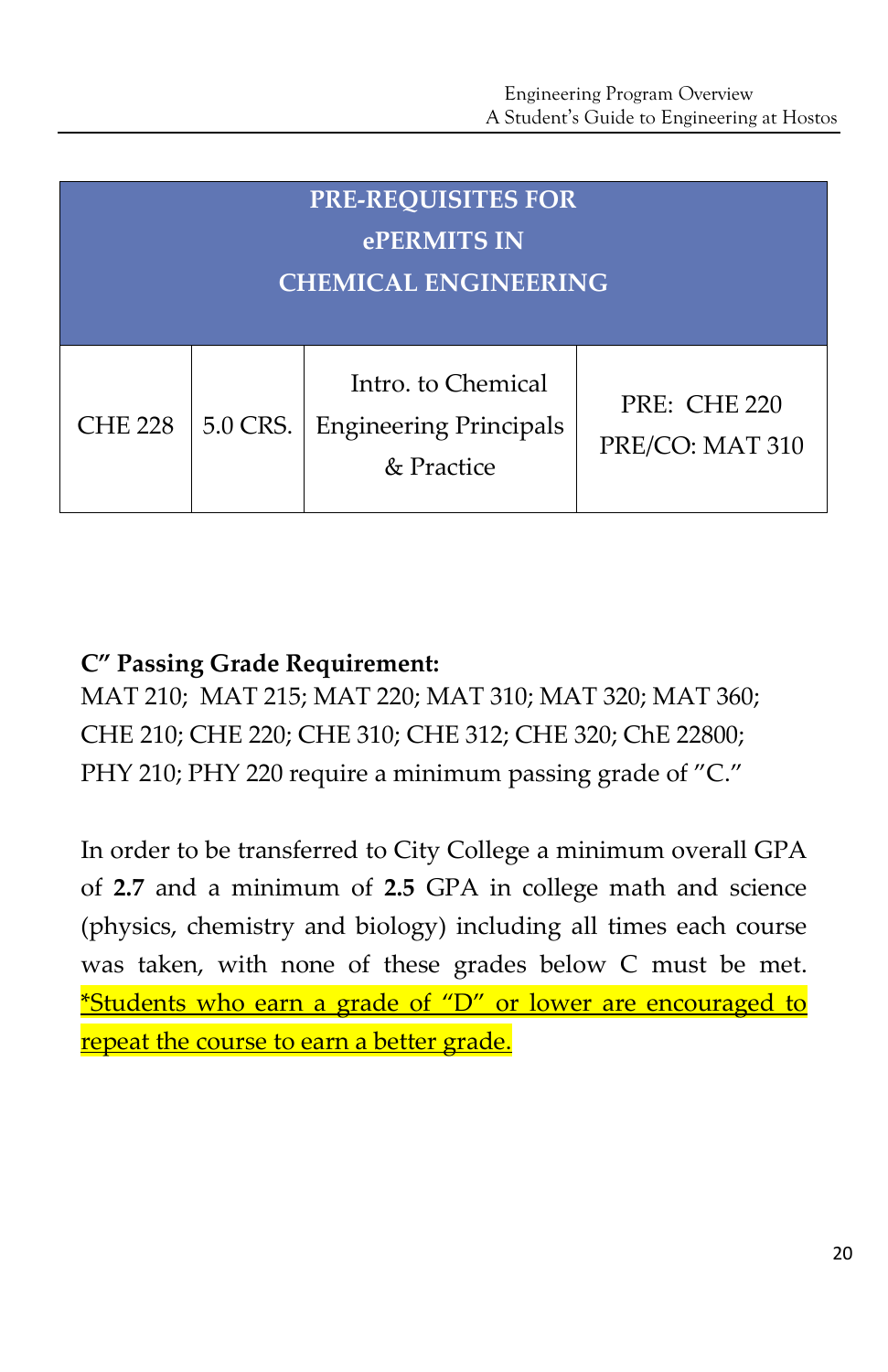# **Program of Study Leading to an A.S. in Civil Engineering at Hostos Students enrolled before Fall 2013**

| <b>First Year - Fall</b>    |                                          | <b>Credits</b> |
|-----------------------------|------------------------------------------|----------------|
| <b>MAT 210</b>              | Calculus I                               | 4.0            |
| <b>ENG 110</b>              | <b>Expository Writing</b>                | 3.0            |
| CHE 210                     | General Chemistry I                      | 4.0            |
| <b>HUM 100</b>              | Introduction to Humanities               | 3.0            |
| <b>SOC 101</b>              | Introduction to Sociology                | 3.0            |
| <b>Total</b>                |                                          | 17.0           |
| <b>Spring</b>               |                                          |                |
| <b>MAT 220</b>              | Calculus II                              | 4.0            |
| <b>ENG 111</b>              | Literature and Composition               | 3.0            |
| <b>CHE</b><br>220           | <b>General Chemistry II</b>              | 4.0            |
| PHY 210                     | <b>General Physics I</b>                 | 4.0            |
| <b>MAT 215</b>              | Modern Programming                       | 3.0            |
| <b>Total</b>                |                                          | 18.0           |
| Second Year-                |                                          |                |
| <b>MAT 310</b>              | Calculus III                             | 4.0            |
| PHY 220                     | <b>General Physics II</b>                | 4.0            |
| <b>PSY 101</b>              | General Psychology                       | 3.0            |
| *CE 20900                   | <b>Structural and Site Plans</b>         | 3.0            |
| <b>Total</b>                |                                          | 14.0           |
| <b>Spring</b>               |                                          |                |
| <b>MAT 360</b>              | <b>Differential Equations</b>            | 3.0            |
| *CE 26400                   | Data Analysis                            | 3.0            |
| <b>MAT 320</b>              | Linear Algebra                           | 3.0            |
| <b>ENG 202</b>              | <b>Technical Writing for Engineering</b> | 3.0            |
| <b>VPA 192</b>              | <b>Fundamentals of Public Speaking</b>   | 3.0            |
| <b>Total</b>                |                                          | 15.0           |
| <b>TOTAL HOSTOS CREDITS</b> |                                          | 64.0           |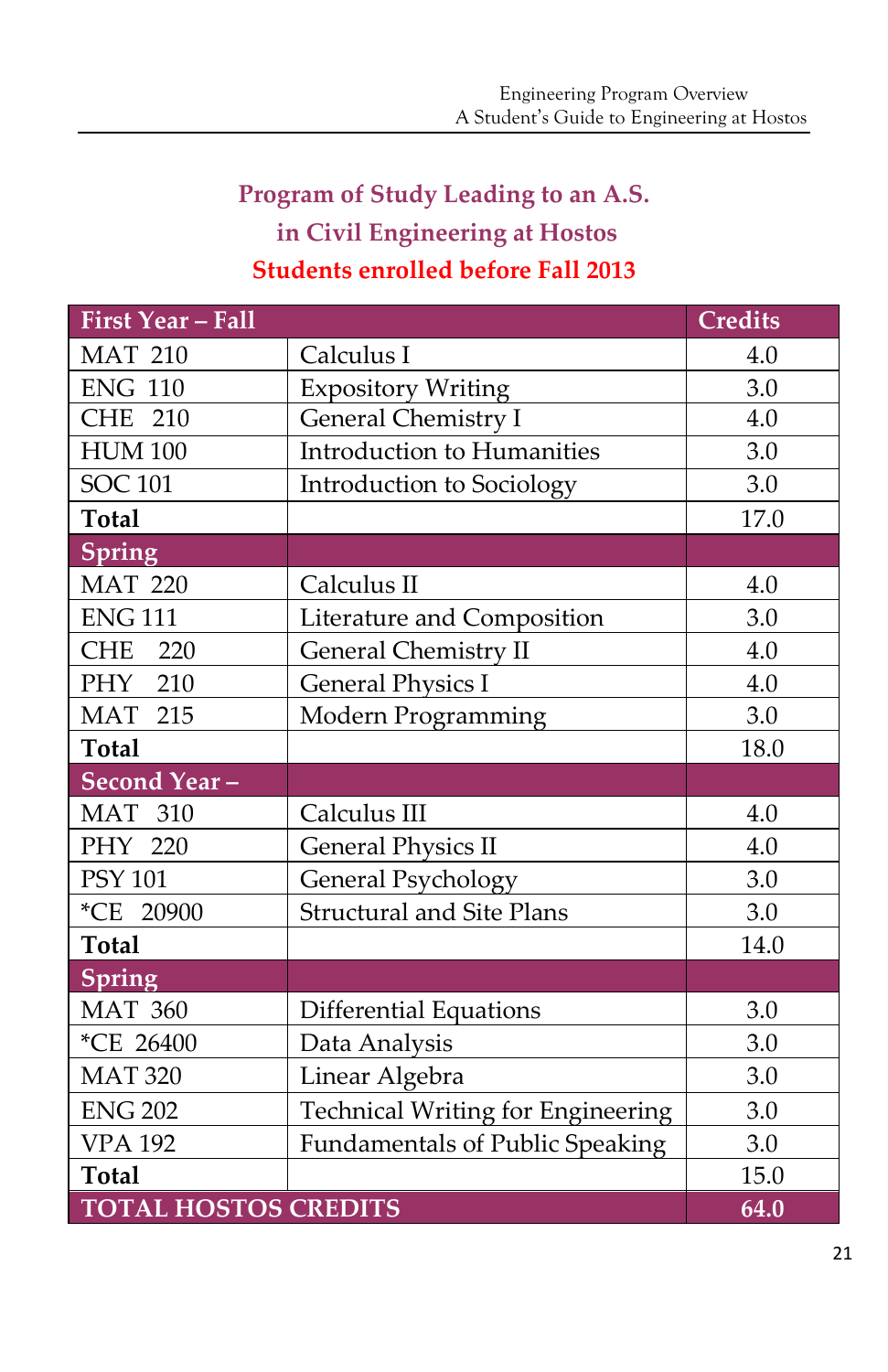# **Program of Study Leading to an A.S. in Civil Engineering at Hostos: Track I Civil Engineering CUNY PATHWAYS - Students enrolled in or after Fall 2013**

| <b>First Year - Fall</b>                                 |                              | <b>Credits</b> |  |
|----------------------------------------------------------|------------------------------|----------------|--|
| <b>Mathematical and Quantitative Reasoning:</b>          |                              |                |  |
| <b>MAT 210</b>                                           | Calculus I                   | 4.0            |  |
| <b>ENG 110</b>                                           | <b>Expository Writing</b>    | 3.0            |  |
| <b>Life and Physical Sciences</b>                        |                              |                |  |
| <b>CHE 210</b>                                           | General Chemistry I          | 4.0            |  |
| World Cultures and Global Issues (Strongly Recommended): |                              |                |  |
| <b>HUM 100</b>                                           | Introduction to Humanities   | 3.0            |  |
| Individual and Society (Choose 1):                       |                              |                |  |
| SOC 101 Or                                               | Introduction to Sociology Or |                |  |
| <b>PSY 101</b>                                           | Introduction to Psychology   | 3.0            |  |
| <b>SubTotal</b>                                          |                              | 17.0           |  |

| Spring                                           |                            |      |  |
|--------------------------------------------------|----------------------------|------|--|
| <b>MAT 220</b>                                   | Calculus II                | 4.0  |  |
| <b>ENG 111</b>                                   | Literature and Composition | 3.0  |  |
| Scientific World:                                |                            |      |  |
| <b>CHE 220</b>                                   | General Chemistry II       | 4.0  |  |
| One (1) additional Course from Scientific World: |                            |      |  |
| PHY 210                                          | <b>General Physics I</b>   | 4.0  |  |
| <b>MAT 215</b>                                   | Modern Programming         | 3.0  |  |
| <b>Total</b>                                     |                            | 18.0 |  |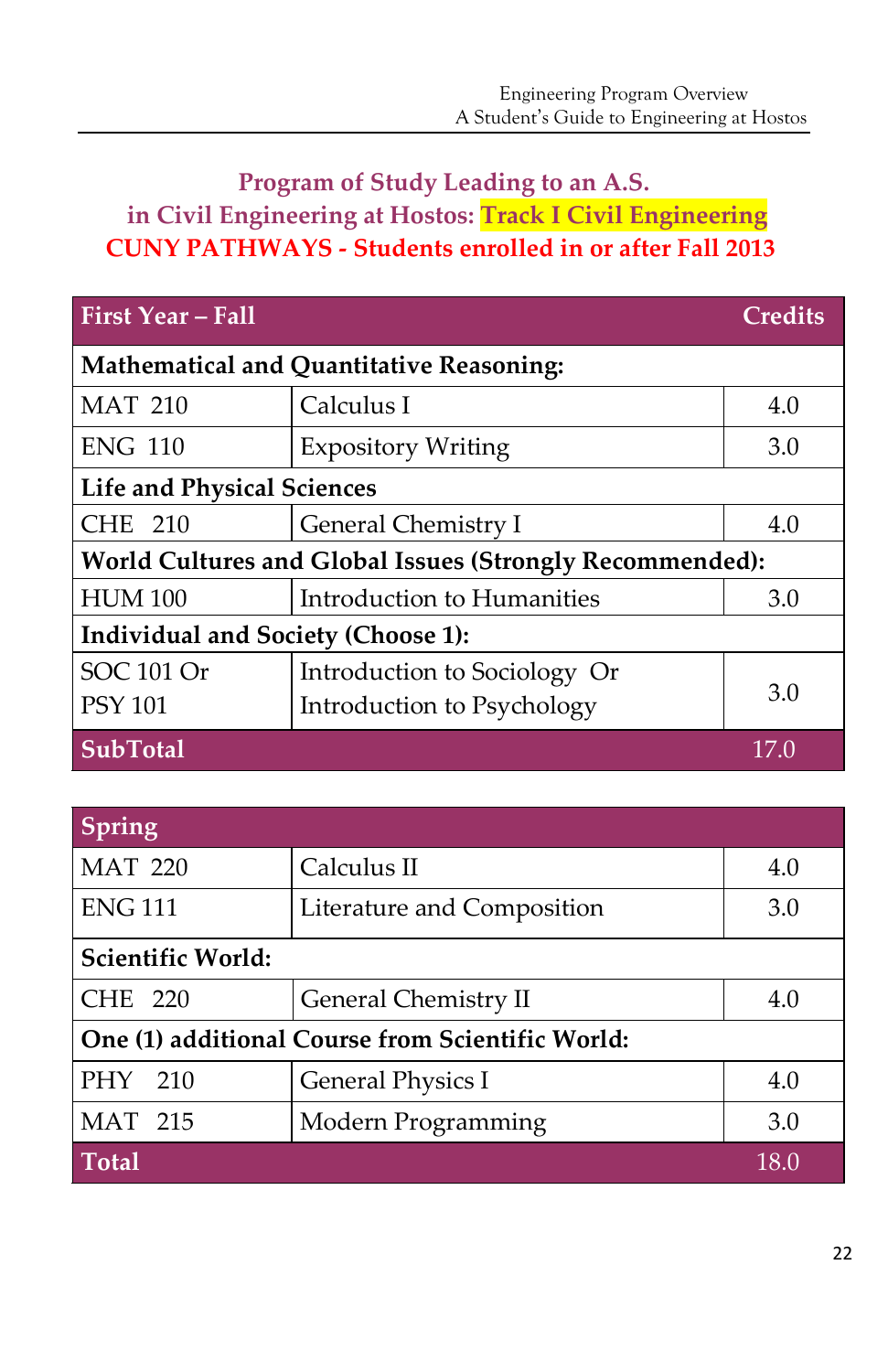| Second Year - Fall                  |                                                                                                            |      |  |
|-------------------------------------|------------------------------------------------------------------------------------------------------------|------|--|
| <b>MAT 310</b>                      | Calculus III                                                                                               | 4.0  |  |
| PHY 220                             | <b>General Physics II</b>                                                                                  | 4.0  |  |
| U.S. Experience in its Diversity:   |                                                                                                            |      |  |
| <b>HIS 210 OR</b><br><b>HIS 211</b> | United States History: Through the<br>Civil War<br>United States History: Reconstruction<br>to the Present | 3.0  |  |
| *CE 20900                           | <b>Structural and Site Plans</b>                                                                           | 3.0  |  |
| <b>SubTotal</b>                     |                                                                                                            | 14.0 |  |

| Spring                      |                                        |      |  |
|-----------------------------|----------------------------------------|------|--|
| <b>MAT 360</b>              | Differential Equations                 | 3.0  |  |
| <b>MAT 320</b>              | Linear Algebra with Vector Anal.       | 3.0  |  |
| *CE 26400 OR                | Civil Engineering Data Analysis OR     | 3.0  |  |
| <b>ENGR 204</b>             | <b>Electric Circuits</b>               |      |  |
| <b>ENG 202</b>              | <b>Technical Writing</b>               | 3.0  |  |
| <b>Creative Expression:</b> |                                        |      |  |
| <b>VPA 192</b>              | <b>Fundamentals of Public Speaking</b> | 3.0  |  |
| <b>SubTotal</b>             |                                        | 15.0 |  |
| <b>TOTAL HOSTOS CREDITS</b> |                                        | 64.0 |  |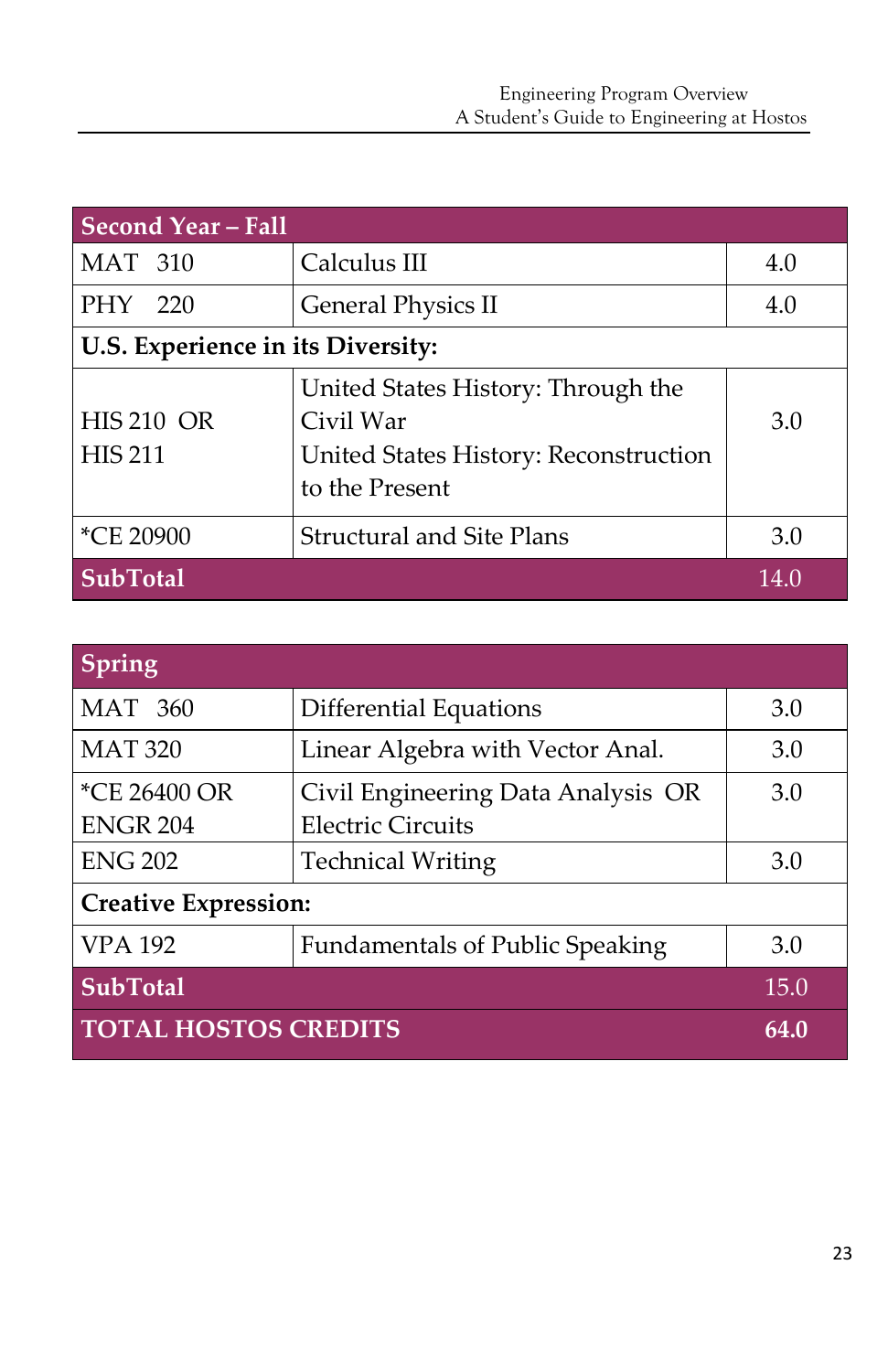| <b>PRE-REQUISITES FOR</b><br>ePERMITS IN<br><b>CIVIL ENGINEERING: TRACK II ENVIROMENTAL</b> |          |                                    |                                                |  |
|---------------------------------------------------------------------------------------------|----------|------------------------------------|------------------------------------------------|--|
| *CE 209                                                                                     | 3.0 CRS. | Structural and<br>Site Plans       | PRE/CO: MAT 215                                |  |
| *CE 264                                                                                     | 3.0 CRS. | Civil Engineering<br>Data Analysis | PRE: MAT 215 &<br>PRE/CO: MAT 310<br>& ENG 202 |  |

**C" Passing Grade Requirement:** MAT 210; MAT 215; MAT 220; MAT 310; MAT 320; MAT 360; CHE 210; CHE 220; PHY 210; PHY 220; CE 20900; CE 26400 require a minimum passing grade of "C."

In order to be transferred to City College a minimum overall GPA of **2.7** and a minimum of **2.5** GPA in college math and science (physics, chemistry and biology) including all times each course was taken, with none of these grades below C must be met. \*Students who earn a grade of "D" or lower are encouraged to repeat the course to earn a better grade.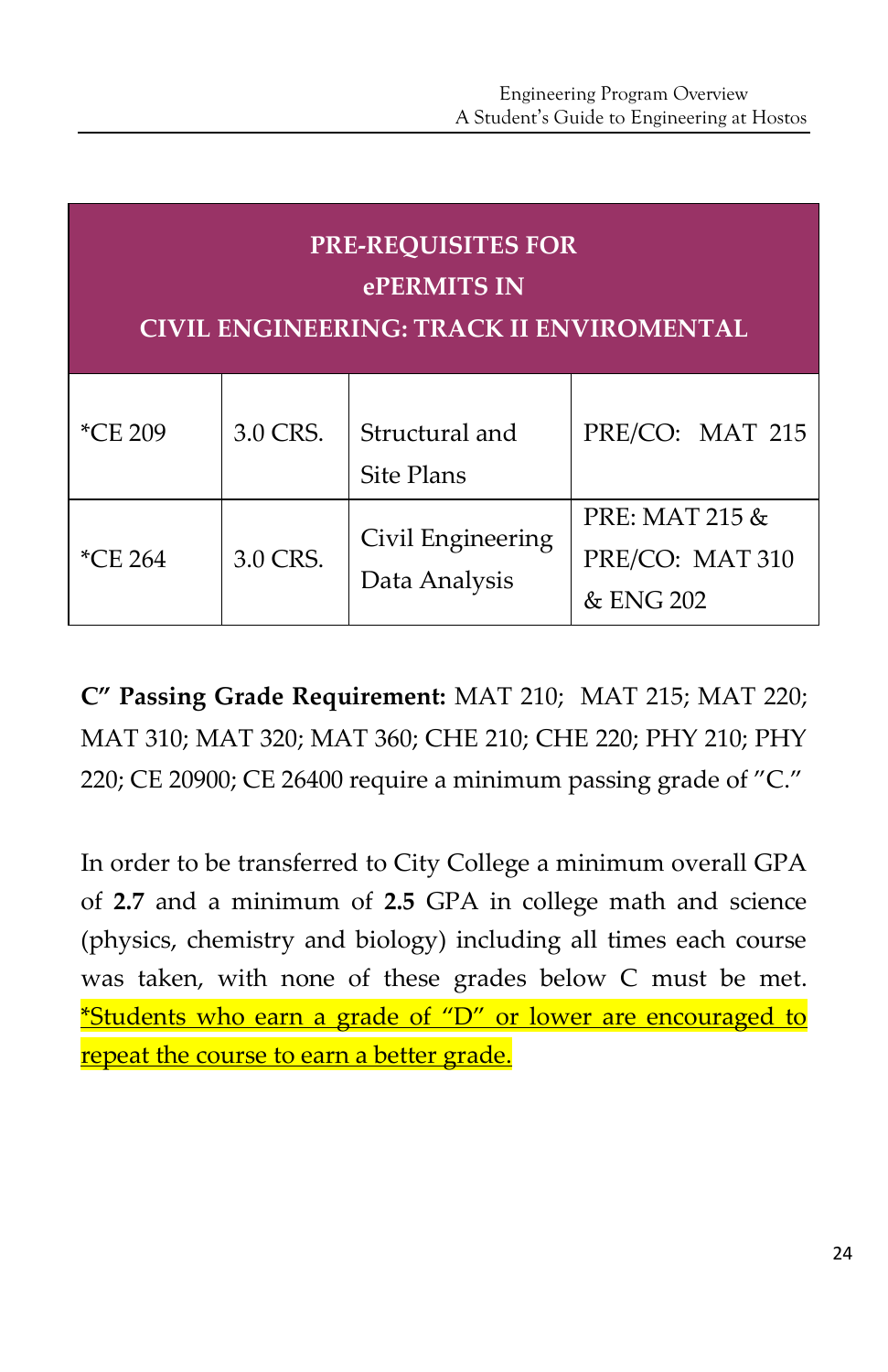# **Program of Study Leading to the A.S.**

**in Civil Engineering at Hostos:** 

**Track II Environmental Engineering**

# **CUNY PATHWAYS - Students enrolled in or after Fall 2013**

| <b>First Year - Fall</b>                                 |                                                 | <b>Credits</b> |  |
|----------------------------------------------------------|-------------------------------------------------|----------------|--|
|                                                          | <b>Mathematical and Quantitative Reasoning:</b> |                |  |
| <b>MAT 210</b>                                           | Calculus I                                      | 4.0            |  |
| <b>ENG 110</b>                                           | <b>Expository Writing</b>                       | 3.0            |  |
| <b>Life and Physical Sciences</b>                        |                                                 |                |  |
| CHE 210                                                  | General Chemistry I                             | 4.0            |  |
| World Cultures and Global Issues (Strongly Recommended): |                                                 |                |  |
| <b>HUM 100</b>                                           | Introduction to Humanities                      | 3.0            |  |
| <b>Individual and Society (Choose 1):</b>                |                                                 |                |  |
| SOC 101 Or                                               | Introduction to Sociology Or                    |                |  |
| <b>PSY 101</b>                                           | Introduction to Psychology                      | 3.0            |  |
| <b>SubTotal</b>                                          |                                                 | 17.0           |  |

| Spring                                           |                            |      |  |
|--------------------------------------------------|----------------------------|------|--|
| <b>MAT 220</b>                                   | Calculus II                | 4.0  |  |
| <b>ENG 111</b>                                   | Literature and Composition | 3.0  |  |
| Scientific World:                                |                            |      |  |
| <b>CHE 220</b>                                   | General Chemistry II       | 4.0  |  |
| One (1) additional Course from Scientific World: |                            |      |  |
| PHY 210                                          | <b>General Physics I</b>   | 4.0  |  |
| <b>MAT 215</b>                                   | Modern Programming         | 3.0  |  |
| <b>Total</b>                                     |                            | 18.0 |  |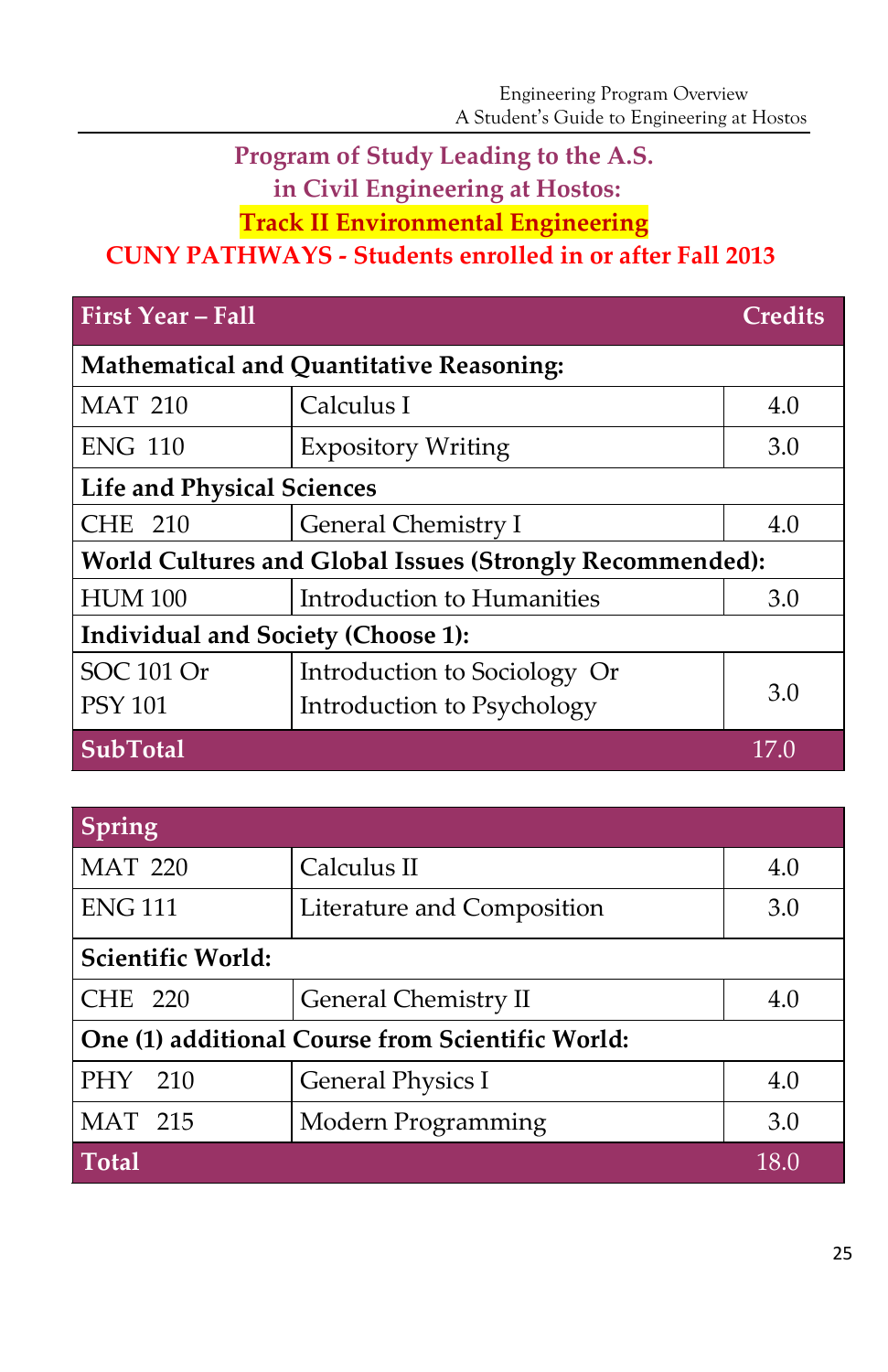| <b>Second Year - Fall</b>           |                                                                                                            |             |  |  |
|-------------------------------------|------------------------------------------------------------------------------------------------------------|-------------|--|--|
| <b>MAT 310</b>                      | Calculus III                                                                                               | 4.0         |  |  |
| PHY 220                             | <b>General Physics II</b>                                                                                  | 4.0         |  |  |
| U.S. Experience in its Diversity:   |                                                                                                            |             |  |  |
| <b>HIS 210 OR</b><br><b>HIS 211</b> | United States History: Through the<br>Civil War<br>United States History: Reconstruction<br>to the Present | 3.0         |  |  |
| ENGR 103 OR                         | Tools for Engineering OR                                                                                   | $2.0 - 3.0$ |  |  |
| <b>ENGR 204</b>                     | <b>Electrical Circuit</b>                                                                                  |             |  |  |
| <b>SubTotal</b>                     |                                                                                                            | 13.0-14.0   |  |  |

| Spring                      |                                          |                 |  |
|-----------------------------|------------------------------------------|-----------------|--|
| <b>MAT 360</b>              | <b>Differential Equations</b>            | 3.0             |  |
| <b>MAT 320</b>              | Linear Algebra with Vector Analylisis    | 3.0             |  |
| <b>EAS 106 OR</b>           | Earth System Science OR                  | 4.0             |  |
| <b>ENGRS 106</b>            | <b>Engineering Earth Sciences</b>        |                 |  |
| <b>ENG 202</b>              | <b>Technical Writing for Engineering</b> | 3.0             |  |
| <b>Creative Expression:</b> |                                          |                 |  |
| <b>VPA 192</b>              | Fundamentals of Public Speaking          | 3.0             |  |
| <b>SubTotal</b>             |                                          | 16.0            |  |
| <b>TOTAL HOSTOS CREDITS</b> |                                          | $-65.0$<br>64.0 |  |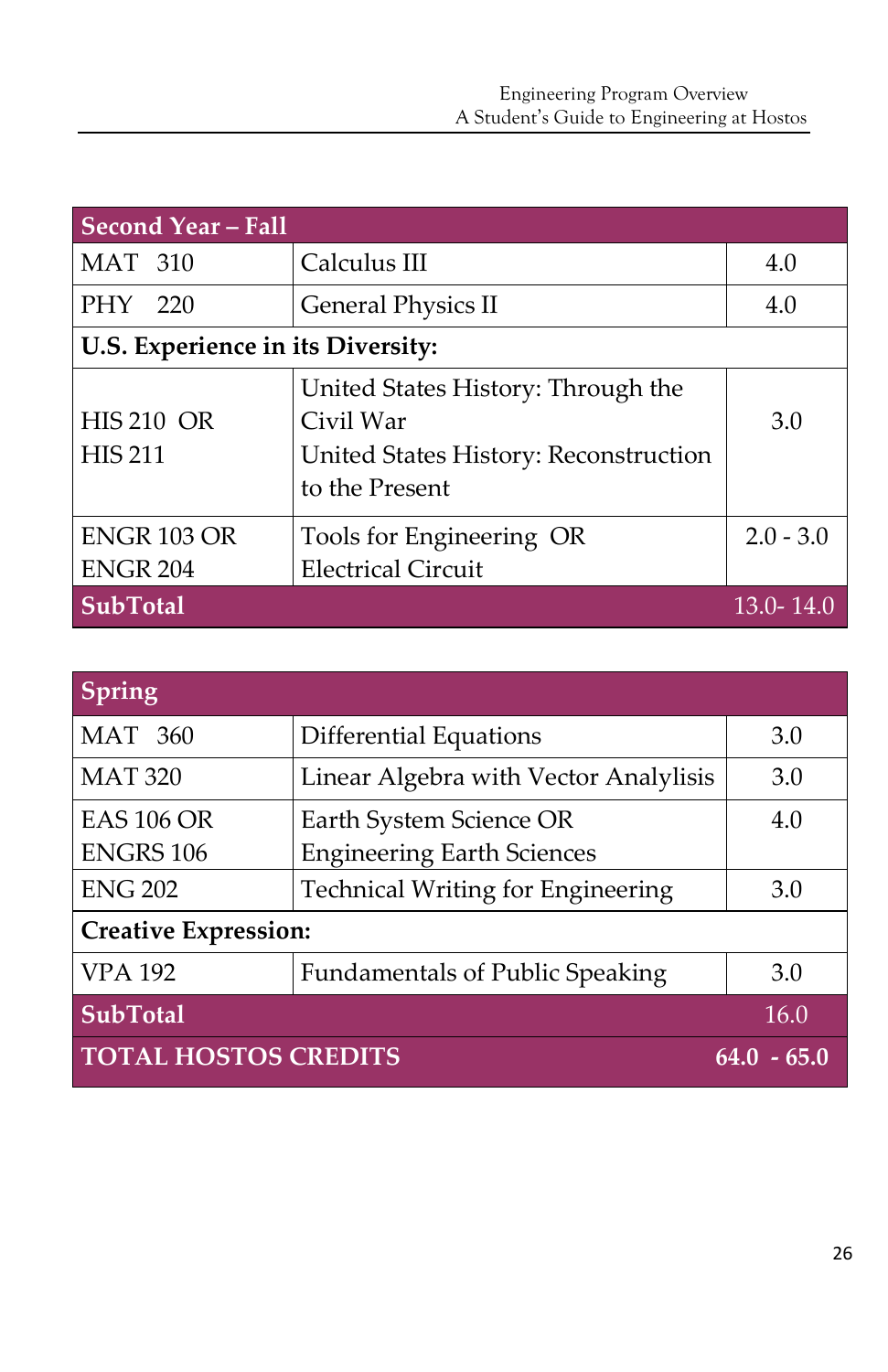| <b>PRE-REQUISITES FOR</b><br>ePERMITS IN<br><b>CIVIL ENGINEERING: TRACK II</b><br><b>ENVIROMENTAL ENGINEERING</b> |          |                                      |                              |
|-------------------------------------------------------------------------------------------------------------------|----------|--------------------------------------|------------------------------|
| <b>ENGR 106</b>                                                                                                   | 4.0 CRS. | Engineering<br><b>Earth Sciences</b> | PRE/CO: MAT 210<br>& ENG 110 |
| <b>EAS 106</b>                                                                                                    | 4.0 CRS. | Earth System<br>Science              | PRE/CO: MAT 210<br>& ENG 110 |

**C" Passing Grade Requirement:** MAT 210; MAT 215; MAT 220; MAT 310; MAT 320; MAT 360; CHE 210; CHE 220; PHY 210; PHY 220; CE 20900; CE 26400 require a minimum passing grade of "C."

In order to be transferred to City College a minimum overall GPA of **2.7** and a minimum of **2.5** GPA in college math and science (physics, chemistry and biology) including all times each course was taken, with none of these grades below C must be met. \*Students who earn a grade of "D" or lower are encouraged to repeat the course to earn a better grade.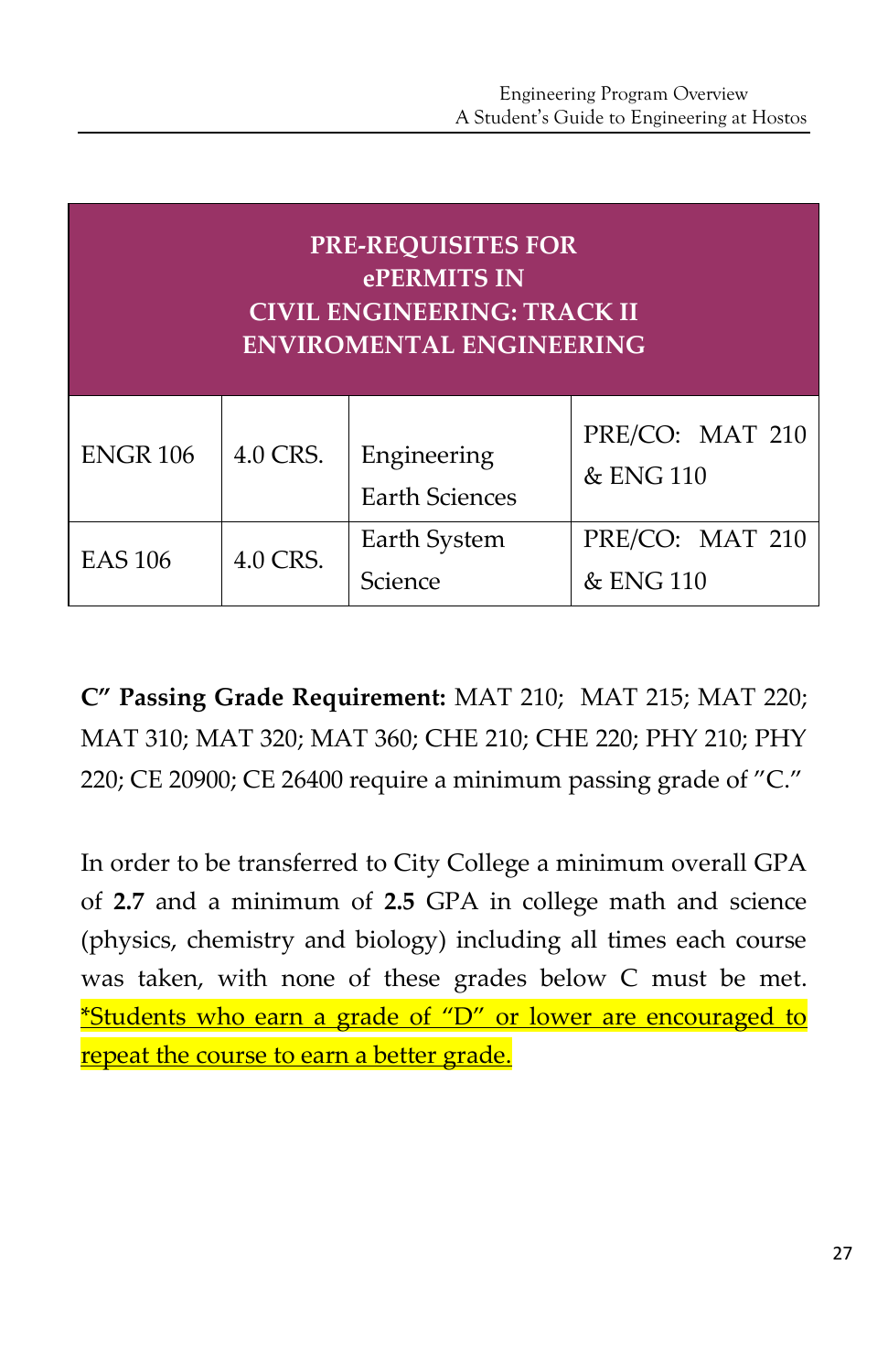# **Program of Study Leading to an A.S. in Electrical Engineering at Hostos Students enrolled before Fall 2013**

| <b>First Year - Fall</b>    |                                        | <b>Credits</b> |
|-----------------------------|----------------------------------------|----------------|
| <b>MAT 210</b>              | Calculus I                             | 4.0            |
| <b>ENG 110</b>              | <b>Expository Writing</b>              | 3.0            |
| <b>CHE 210</b>              | General Chemistry I                    | 4.0            |
| <b>PSY 101</b>              | <b>General Psychology</b>              | 3.0            |
| <b>Total</b>                |                                        | 14.0           |
| Spring                      |                                        |                |
| <b>MAT 220</b>              | Calculus II                            | 4.0            |
| <b>ENG 111</b>              | Literature and Composition             | 3.0            |
| <b>SOC 101</b>              | Introduction to Sociology              | 3.0            |
| <b>MAT 215</b>              | Modern Programming                     | 3.0            |
| <b>CHE 220</b>              | <b>General Chemistry II</b>            | 4.0            |
| <b>Total</b>                |                                        | 17.0           |
| <b>Second Year - Fall</b>   |                                        |                |
| <b>MAT 310</b>              | Calculus III                           | 4.0            |
| PHY 210                     | <b>General Physics I</b>               | 4.0            |
| <b>*ENGR 103</b>            | <b>Tools for Engineering</b>           | 2.0            |
| <b>ENG 202</b>              | Technical Writing for Engineering      | 3.0            |
| <b>VPA 192</b>              | <b>Fundamentals of Public Speaking</b> | 3.0            |
| <b>Total</b>                |                                        | 16.0           |
| Spring                      |                                        |                |
| <b>MAT 360</b>              | Differential Equations                 | 3.0            |
| <b>ENGR 204</b>             | <b>Electric Circuits</b>               | 3.0            |
| <b>MAT 320</b>              | Linear Algebra with                    | 3.0            |
|                             | <b>Vector Analysis</b>                 |                |
| PHY 220                     | <b>General Physics II</b>              | 4.0            |
| <b>Total</b>                |                                        | 13.0           |
| <b>TOTAL HOSTOS CREDITS</b> |                                        | 60.0           |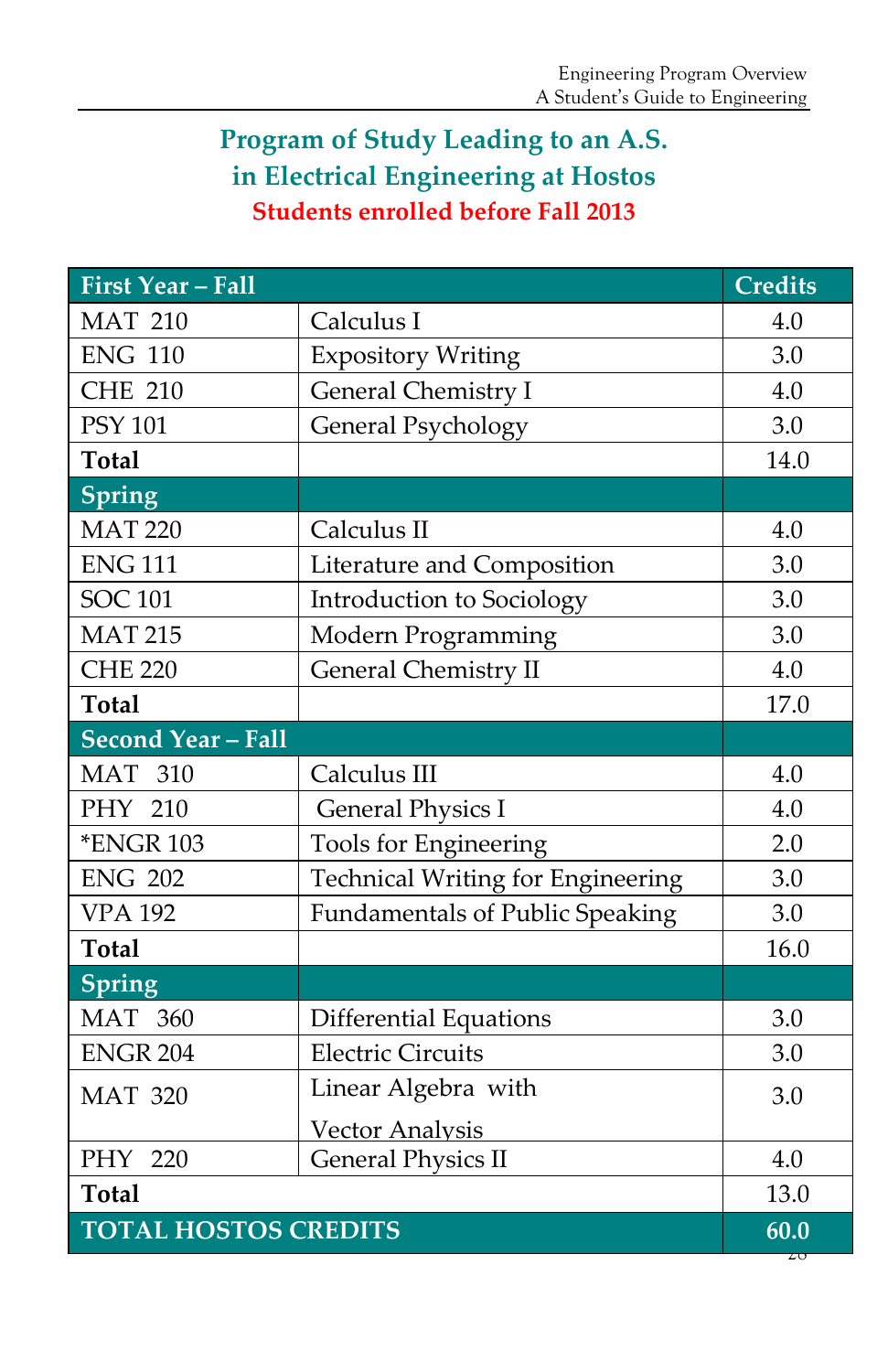# **Program of Study Leading to an A.S. in Electrical Engineering at Hostos**

# **CUNY PATHWAYS - Students enrolled in or after Fall 2013**

| First Year - Fall                                         | <b>Credits</b>                 |      |  |
|-----------------------------------------------------------|--------------------------------|------|--|
| Mathematical and Quantitative Reasoning:                  |                                |      |  |
| <b>MAT 210</b>                                            | Calculus I (Required)          | 4.0  |  |
| <b>ENG 110</b>                                            | <b>Expository Writing</b>      | 3.0  |  |
| <b>Life and Physical Sciences:</b>                        |                                |      |  |
| <b>CHE 210</b>                                            | General Chemistry I (Required) | 4.0  |  |
| Individual and Society (Choose 1) (Strongly Recommended): |                                |      |  |
| SOC 101 Or                                                | Introduction to Sociology      |      |  |
| <b>PSY 101</b>                                            | Introduction to Psychology     | 3.0  |  |
| <b>SubTotal</b>                                           |                                | 14.0 |  |

| Spring                                                   |                                 |      |  |
|----------------------------------------------------------|---------------------------------|------|--|
| <b>MAT 220</b>                                           | Calculus II                     | 4.0  |  |
| <b>ENG 111</b>                                           | Literature and Composition      | 3.0  |  |
| World Cultures and Global Issues (Strongly Recommended): |                                 |      |  |
| <b>HUM 100</b>                                           | Introduction to Humanities      | 3.0  |  |
| <b>MAT 215</b>                                           | Modern Programming              | 3.0  |  |
| Scientific World:                                        |                                 |      |  |
| <b>CHE 220</b>                                           | General Chemistry II (Required) | 4.0  |  |
| <b>SubTotal</b>                                          |                                 | 17.0 |  |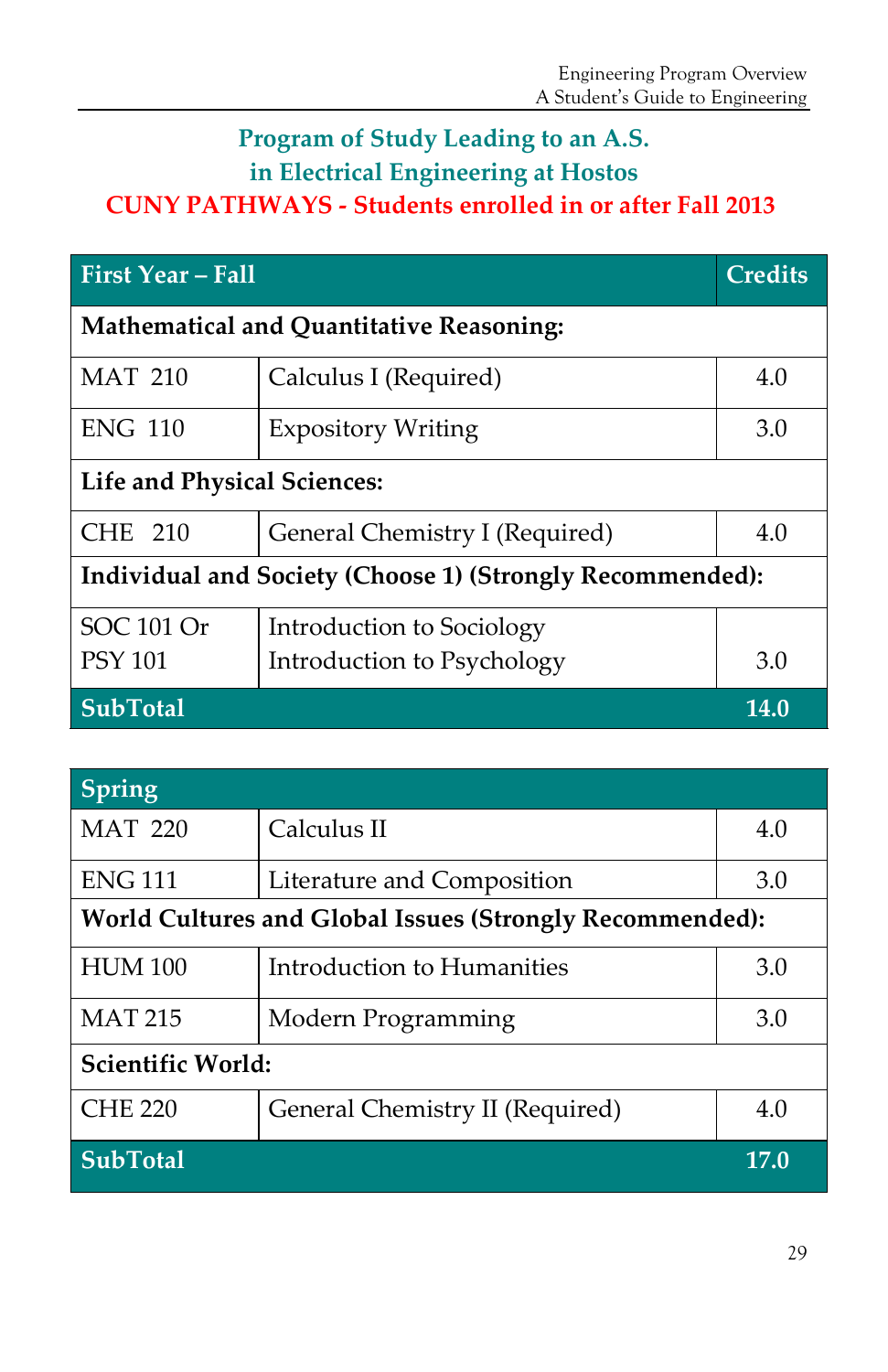| <b>Second Year – Fall</b>                        |                                          |      |  |
|--------------------------------------------------|------------------------------------------|------|--|
| <b>MAT 310</b>                                   | Calculus III                             | 4.0  |  |
| One (1) additional course from Scientific World: |                                          |      |  |
| PHY 210                                          | General Physics I                        | 4.0  |  |
| <b>ENG 202</b>                                   | <b>Technical Writing for Engineering</b> | 3.0  |  |
| <b>Creative Expression:</b>                      |                                          |      |  |
| <b>VPA 192</b>                                   | <b>Fundumentals of Public Speaking</b>   | 3.0  |  |
| <b>*ENGR 103</b>                                 | Computer-Aided Analysis Tools for        | 2.0  |  |
|                                                  | Engineers                                |      |  |
| <b>SubTotal</b>                                  |                                          | 16.0 |  |

| <b>Spring</b>                       |                                                                                                               |      |
|-------------------------------------|---------------------------------------------------------------------------------------------------------------|------|
| <b>MAT 360</b>                      | Differential Equations                                                                                        | 3.0  |
| <b>MAT 320</b>                      | Linear Algebra with Vector Analysis                                                                           | 3.0  |
| <b>ENGR 204</b>                     | Electric Circuits                                                                                             | 3.0  |
| <b>PHY 220</b>                      | <b>General Physics II</b>                                                                                     | 4.0  |
|                                     | U.S. Experience in its Diversity:                                                                             |      |
| <b>HIS 210 Or</b><br><b>HIS 211</b> | United States History: Through the Civil<br>War OR<br>United States History: Reconstruction to<br>the Present | 3.0  |
| <b>SubTotal</b>                     |                                                                                                               | 16.0 |
| <b>TOTAL HOSTOS CREDITS</b>         |                                                                                                               | 63.0 |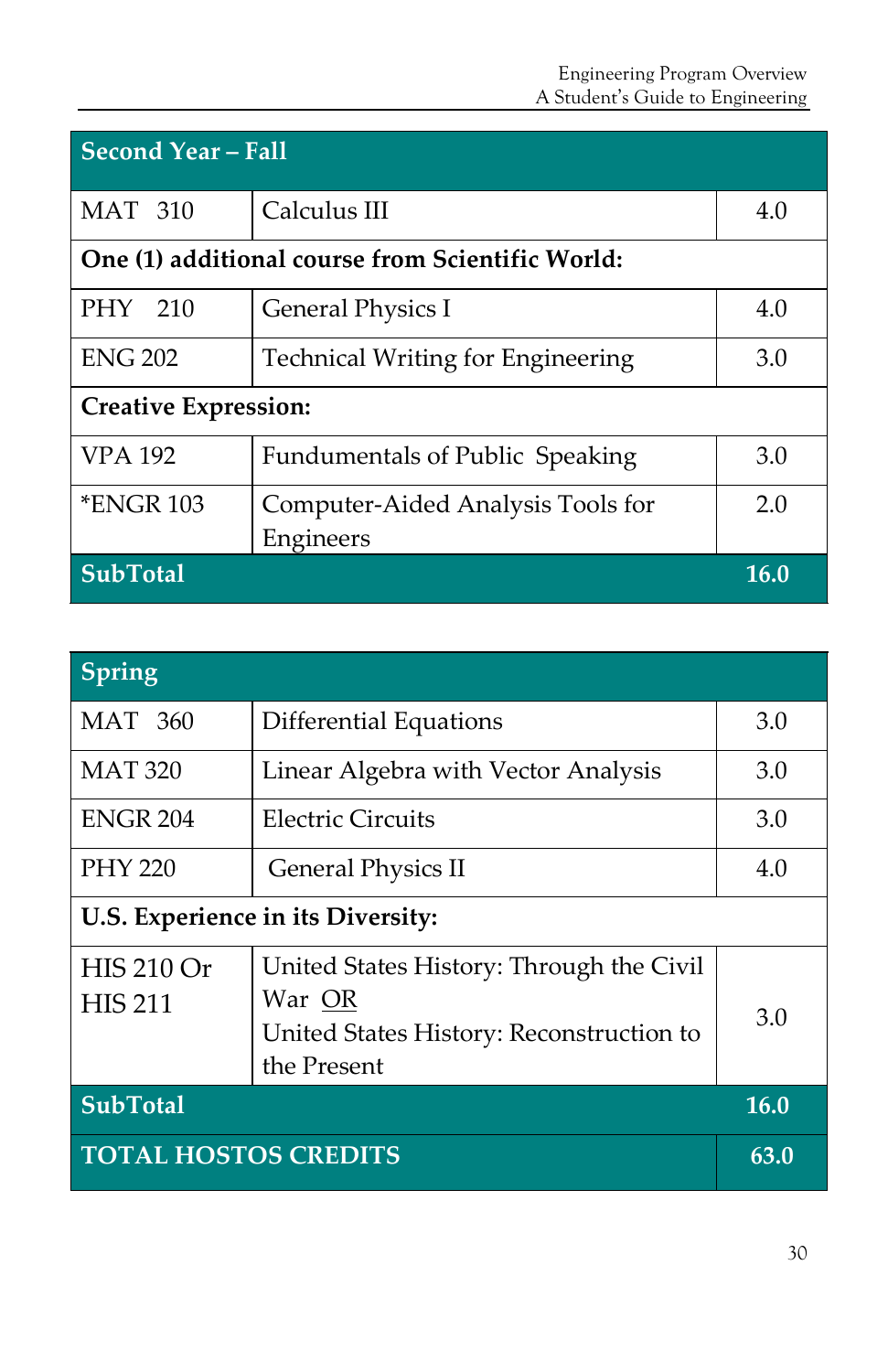| <b>PRE-REQUISITES FOR</b>             |                |                                                                     |                                     |  |
|---------------------------------------|----------------|---------------------------------------------------------------------|-------------------------------------|--|
| ePERMITS IN                           |                |                                                                     |                                     |  |
| <b>ELECTRICAL ENGINEERING COURSES</b> |                |                                                                     |                                     |  |
| <b>ENG 202</b>                        | 3.0 CRS        | <b>Technical Writing</b><br>for Engineering                         | PRE: ENG 110 &<br><b>ENG 111</b>    |  |
| <b>ENGR 103</b>                       | <b>2.0 CRS</b> | Computer-Aided<br>Analysis Tools for<br><b>Electrical Engineers</b> | PRE: MAT 210<br>CO-REO: MAT 310     |  |
| <b>ENGR 204</b>                       | 3.0 CRS        | <b>Electrical Circuits</b>                                          | PRE/CO: PHY 220 &<br><b>MAT 310</b> |  |

**Note**: Starting Spring 2017 ENGR 103 is required to earn an Associate Degree in Electrical Engineering from Hostos Community College.

\*ENGR 103 Tools for Engineering is not a requirement for students on the Electrical engineering curriculum from (Fall 2013 through Fall 2016).

**C" Passing Grade Requirement:** MAT 210; MAT 215; MAT 220; MAT 310; MAT 320; MAT 360; CHE 210; CHE 220; PHY 210; PHY 220; ENGR 103; ENGR 204 require a minimum passing grade of "C."

In order to be transferred to City College a minimum overall GPA of **2.7** and a minimum of **2.5** GPA in college math and science (physics, chemistry and biology) including all times each course was taken, with none of these grades below C must be met. \*Students who earn a grade of "D" or lower are encouraged to repeat the course to earn a better grade.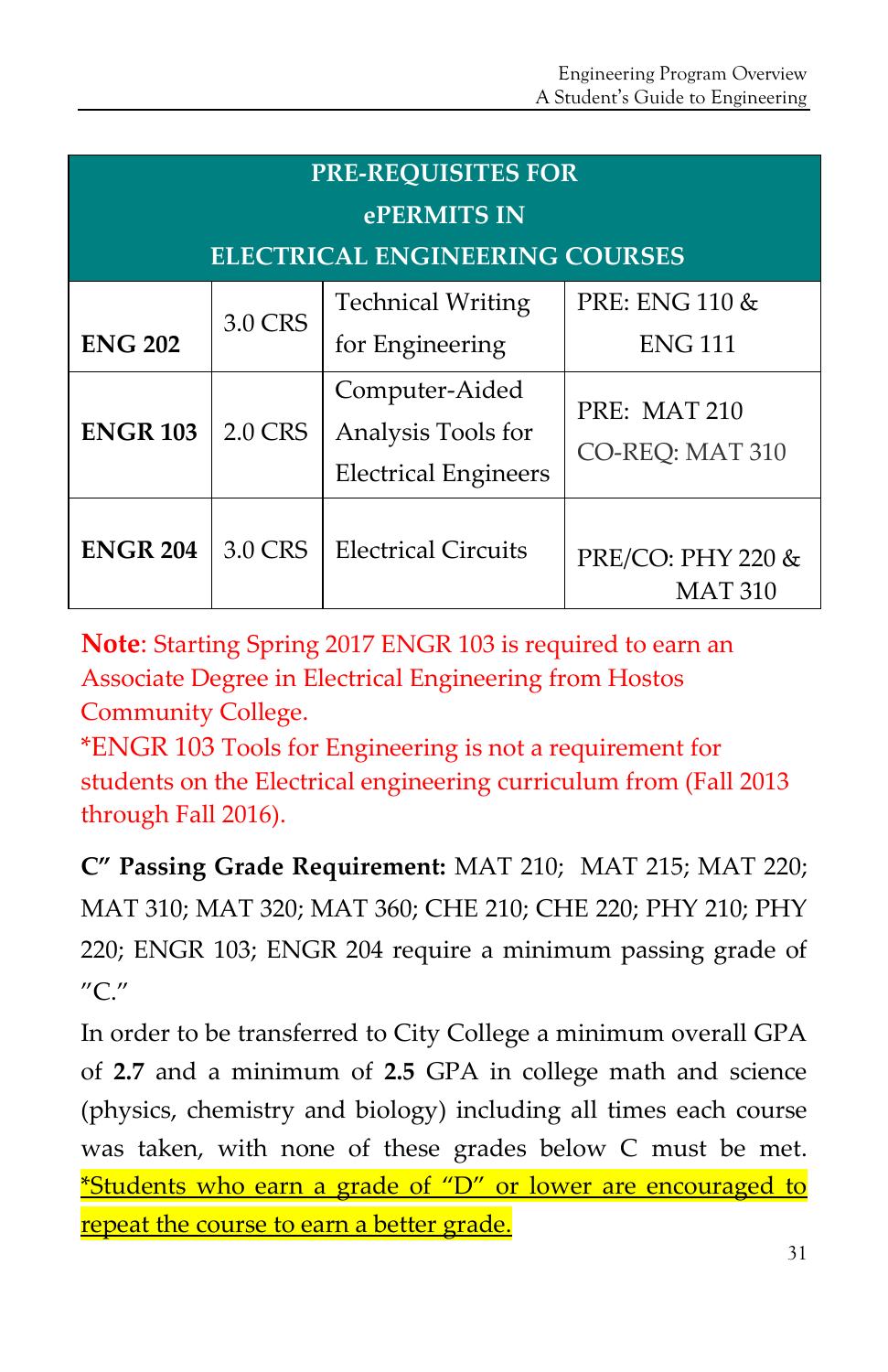# **Program of Study Leading to an A.S. in Mechanical Engineering at Hostos Students enrolled before Fall 2013**

| <b>First Year - Fall</b>    |                                          |      |
|-----------------------------|------------------------------------------|------|
| <b>MAT 210</b>              | Calculus I                               | 4.0  |
| <b>ENG 110</b>              | <b>Expository Writing</b>                | 3.0  |
| <b>CHE 210</b>              | <b>General Chemistry I</b>               | 4.0  |
| HUM 100 or                  | Introduction to Humanities OR            |      |
| SOC 101 or                  | Introduction to Sociology OR             | 6.0  |
| <b>PSY 101</b>              | <b>Introduction General Psychology</b>   |      |
| <b>Total</b>                |                                          | 17.0 |
| <b>Spring</b>               |                                          |      |
| <b>MAT 220</b>              | Calculus II                              | 4.0  |
| <b>ENG 111</b>              | Literature and Composition               | 3.0  |
| PHY 210                     | <b>Gerenal Physics I</b>                 | 4.0  |
| <b>CHE 220</b>              | <b>General Chemistry II</b>              | 4.0  |
| *ME 14500                   | <b>Computer-Aided Drafting</b>           | 2.0  |
| <b>Total</b>                |                                          | 17.0 |
| <b>Second Year - Fall</b>   |                                          |      |
| <b>MAT 310</b>              | Calculus III                             | 4.0  |
| <b>PHY 220</b>              | <b>General Physics II</b>                | 4.0  |
| <b>ENG 202</b>              | <b>Technical Writing for Engineering</b> | 3.0  |
| <b>ENGR 204</b>             | <b>Electrical Circuits</b>               | 3.0  |
| <b>Total</b>                |                                          | 14.0 |
| Spring                      |                                          |      |
| <b>MAT 360</b>              | <b>Differential Equations</b>            | 3.0  |
| CHE 310                     | Organic Chemistry I                      | 3.0  |
| <b>MAT 320</b>              | Linear Algebra with Vector Analysis      | 3.0  |
| *ME 24600                   | <b>Engineering Mechanics I</b>           | 3.0  |
| <b>VPA 192</b>              | <b>Fundamentals of Public Speaking</b>   | 3.0  |
| <b>Total</b>                |                                          | 15.0 |
| <b>TOTAL HOSTOS CREDITS</b> |                                          |      |

32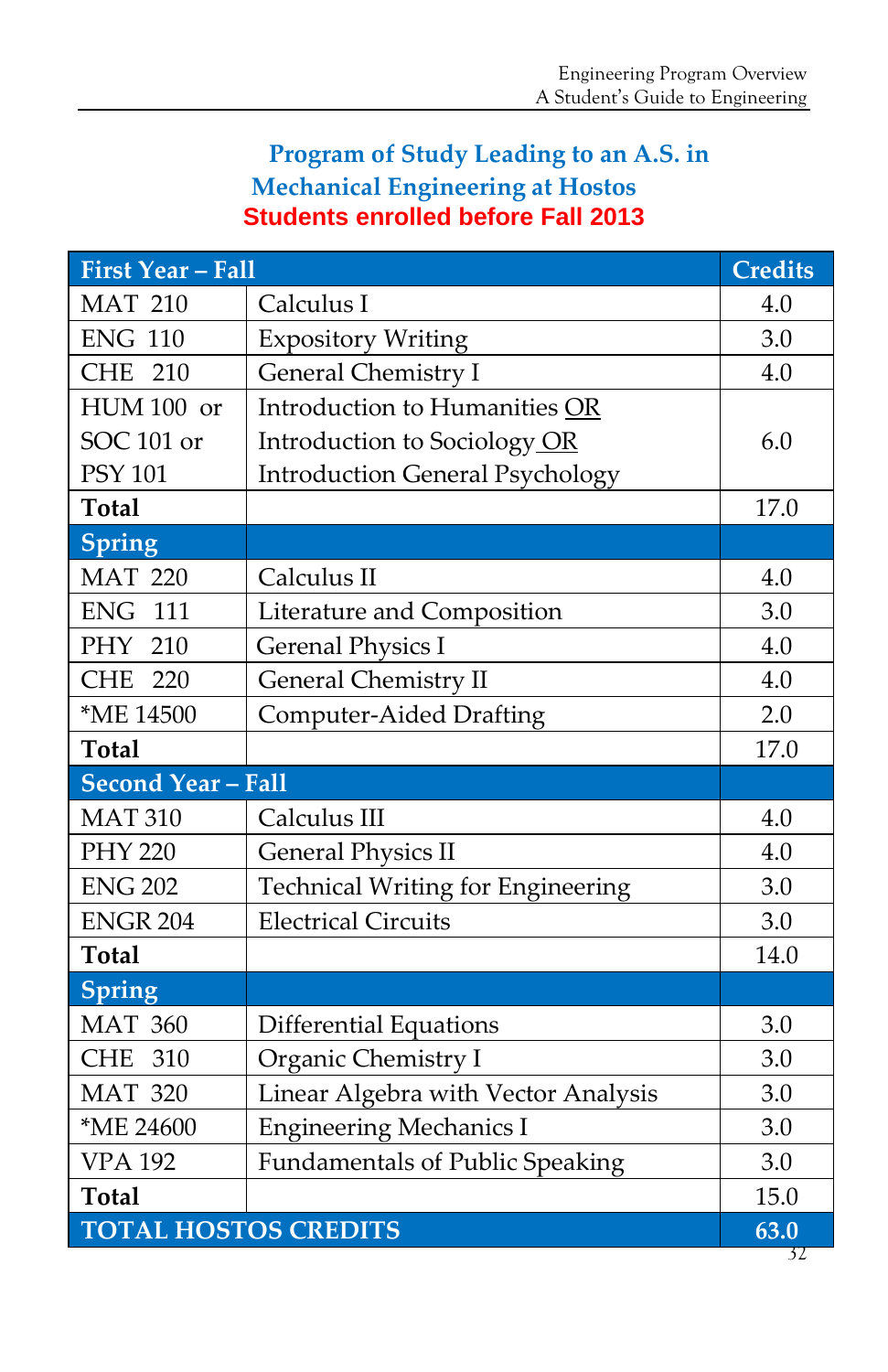# **Program of Study Leading to an A.S. in Mechanical Engineering at Hostos**

# **CUNY PATHWAYS - Students enrolled in or after Fall 2013**

| <b>First Year - Fall</b>                                  | <b>Credits</b>                                          |      |  |
|-----------------------------------------------------------|---------------------------------------------------------|------|--|
| <b>Mathematical and Quantitative Reasoning:</b>           |                                                         |      |  |
| <b>MAT 210</b>                                            | Calculus I                                              | 4.0  |  |
| <b>ENG 110</b>                                            | <b>Expository Writing</b>                               | 3.0  |  |
| <b>Life and Physical Sciences:</b>                        |                                                         |      |  |
| CHE 210                                                   | General Chemistry I (Required)                          | 4.0  |  |
| World Cultures and Global Issues (Strongly Recommended):  |                                                         |      |  |
| <b>HUM 100</b>                                            | Introduction To Humanities                              | 3.0  |  |
| Individual and Society (Choose 1) (Strongly Recommended): |                                                         |      |  |
| SOC 101 Or<br><b>PSY 101</b>                              | Introduction to Sociology<br>Introduction to Psychology | 3.0  |  |
| SubTotal                                                  |                                                         | 17.0 |  |

| Spring            |                                 |      |  |
|-------------------|---------------------------------|------|--|
| <b>MAT 220</b>    | Calculus II                     | 4.0  |  |
| <b>ENG 111</b>    | Literature and Composition      | 3.0  |  |
| PHY 210           | <b>General Physics I</b>        | 4.0  |  |
| Scientific World: |                                 |      |  |
| CHE 220           | General Chemistry II (Required) | 4.0  |  |
| <b>SubTotal</b>   |                                 | 15.0 |  |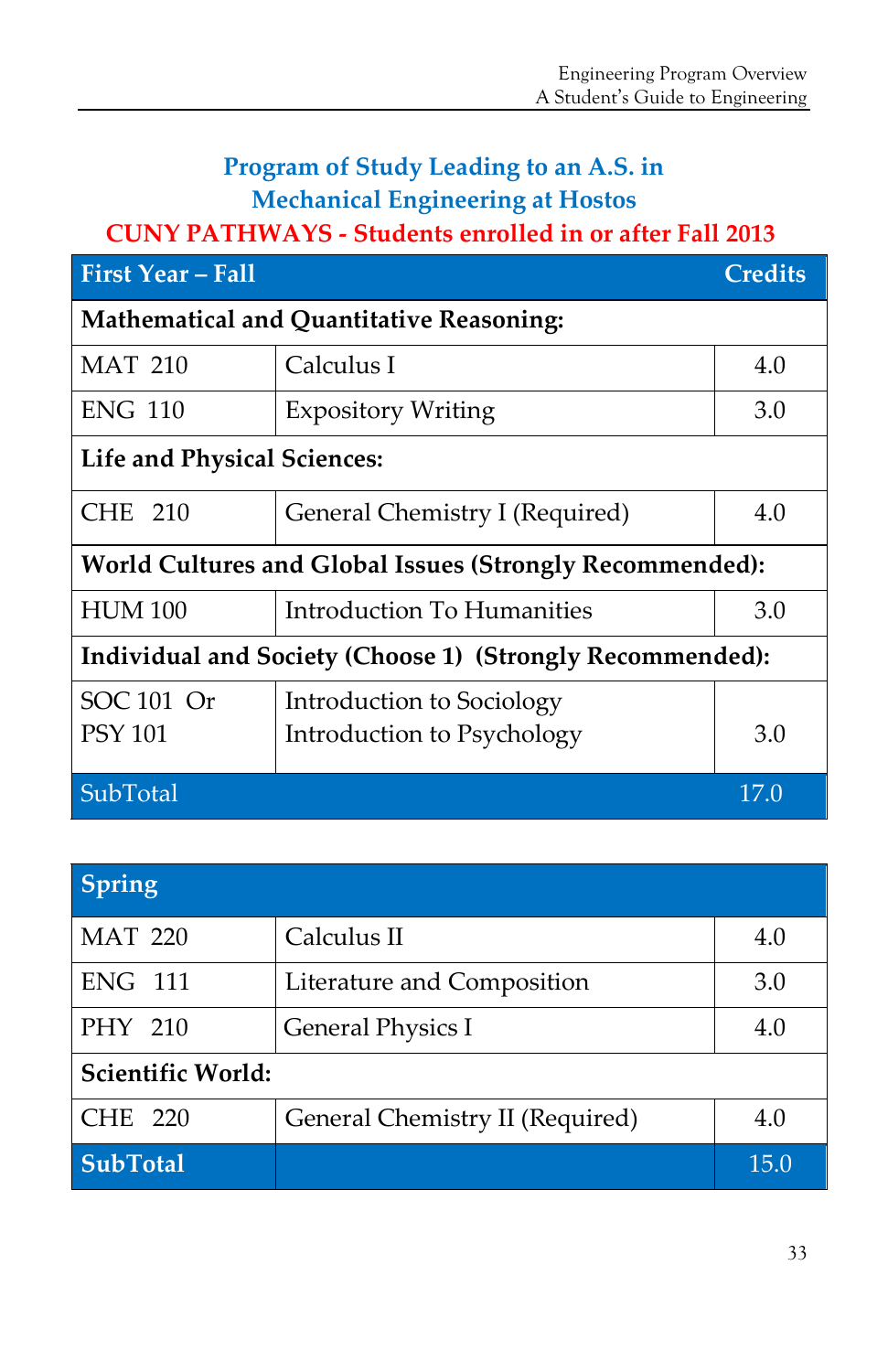| <b>Second Year - Fall</b>           |                                                                                                               |      |  |
|-------------------------------------|---------------------------------------------------------------------------------------------------------------|------|--|
| <b>MAT 310</b>                      | Calculus III                                                                                                  | 4.0  |  |
| <b>PHY 220</b>                      | <b>General Physics II</b><br>4.0                                                                              |      |  |
| <b>ENG 202</b>                      | <b>Technical Writingfor Engineering</b><br>3.0                                                                |      |  |
| <b>ENGR 204</b>                     | <b>Electrical Circuits</b>                                                                                    | 3.0  |  |
| U.S. Experience in its Diversity:   |                                                                                                               |      |  |
| <b>HIS 210 Or</b><br><b>HIS 211</b> | United States History: Through the<br>Civil War OR<br>United States History: Reconstruction<br>to the Present | 3.0  |  |
| <b>SubTotal</b>                     |                                                                                                               | 17.0 |  |

| Spring                                              |                                        |      |  |
|-----------------------------------------------------|----------------------------------------|------|--|
| <b>MAT 360</b>                                      | 3.0<br>Differential Equations          |      |  |
| <b>MAT 320</b>                                      | Linear Algebra with Vector Analysis    | 3.0  |  |
| One (1) additional course from the Scientific World |                                        |      |  |
| <b>CHE 310</b>                                      | Organic Chemistry I                    | 3.0  |  |
| $*ME 246$                                           | <b>Engineering Mechanics I</b>         | 3.0  |  |
| <b>Creative Expression:</b>                         |                                        |      |  |
| <b>VPA 192</b>                                      | <b>Fundamentals of Public Speaking</b> | 3.0  |  |
| <b>SubTotal</b>                                     |                                        | 15.0 |  |
| <b>TOTAL HOSTOS CREDITS</b>                         | 64.0                                   |      |  |

**CHE310 and CHE312 is only offered at Hostos in Fall**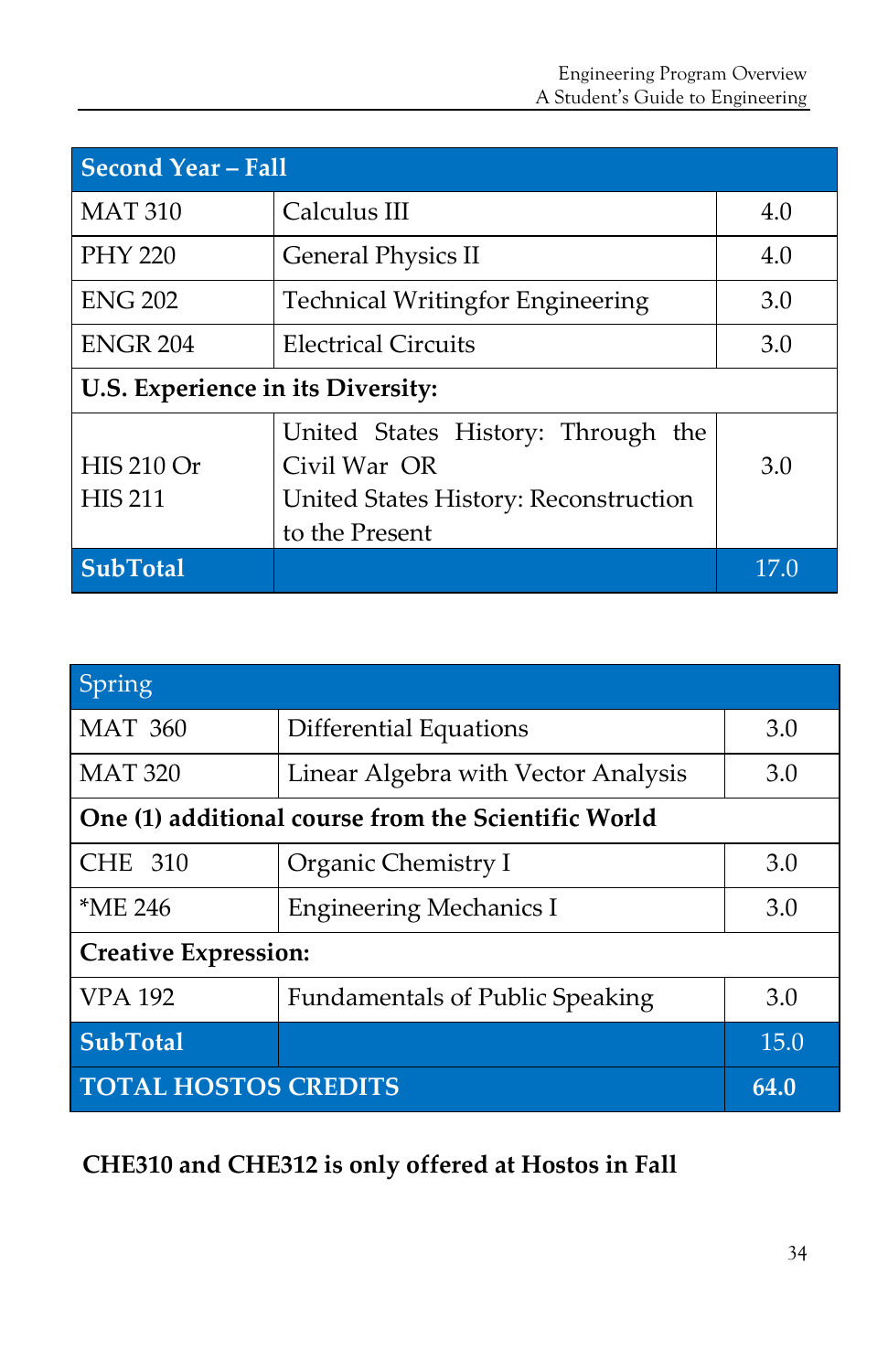| PRE-REQUISITES FOR ePERMITS IN MECHANICAL<br><b>ENGINEERING</b> |         |                                   |                                                  |
|-----------------------------------------------------------------|---------|-----------------------------------|--------------------------------------------------|
| *ME 145                                                         | 2.0 CR. | Computer-Aided<br><b>Drafting</b> | <b>ENG 111</b>                                   |
| *ME 246                                                         | 3.0 CR. | <b>Engineering Mechanics I</b>    | <b>PRE: PHY 210</b><br>(min C)<br>Pre/Co: ME 145 |

**Note:** \*ME 145 Computer-Aided Drafting is not a requirement for students on the Mechanical engineering curriculum (Fall 2013 through Fall 2016); However, students are encourage to take the class in order to take ME 246 (Pre/co ME 145). Starting Spring 2017, ME 145 is required to earn an Associate Degree in Mechanical Engineering from Hostos Community College.

**"C" Passing Grade Requirement:** MAT 210; MAT 215; MAT 220; MAT 310; MAT 320; MAT 360; CHE 210; CHE 220; CHE 310; PHY 210; PHY 220; ENGR 204; ME 24600 require a minimum passing grade of "C."

In order to be transferred to City College a minimum overall GPA of **2.7** and a minimum of **2.5** GPA in college math and science (physics, chemistry and biology) including all times each course was taken, with none of these grades below C must be met. \*Students who earn a grade of "D" or lower are encouraged to repeat the course to earn a better grade.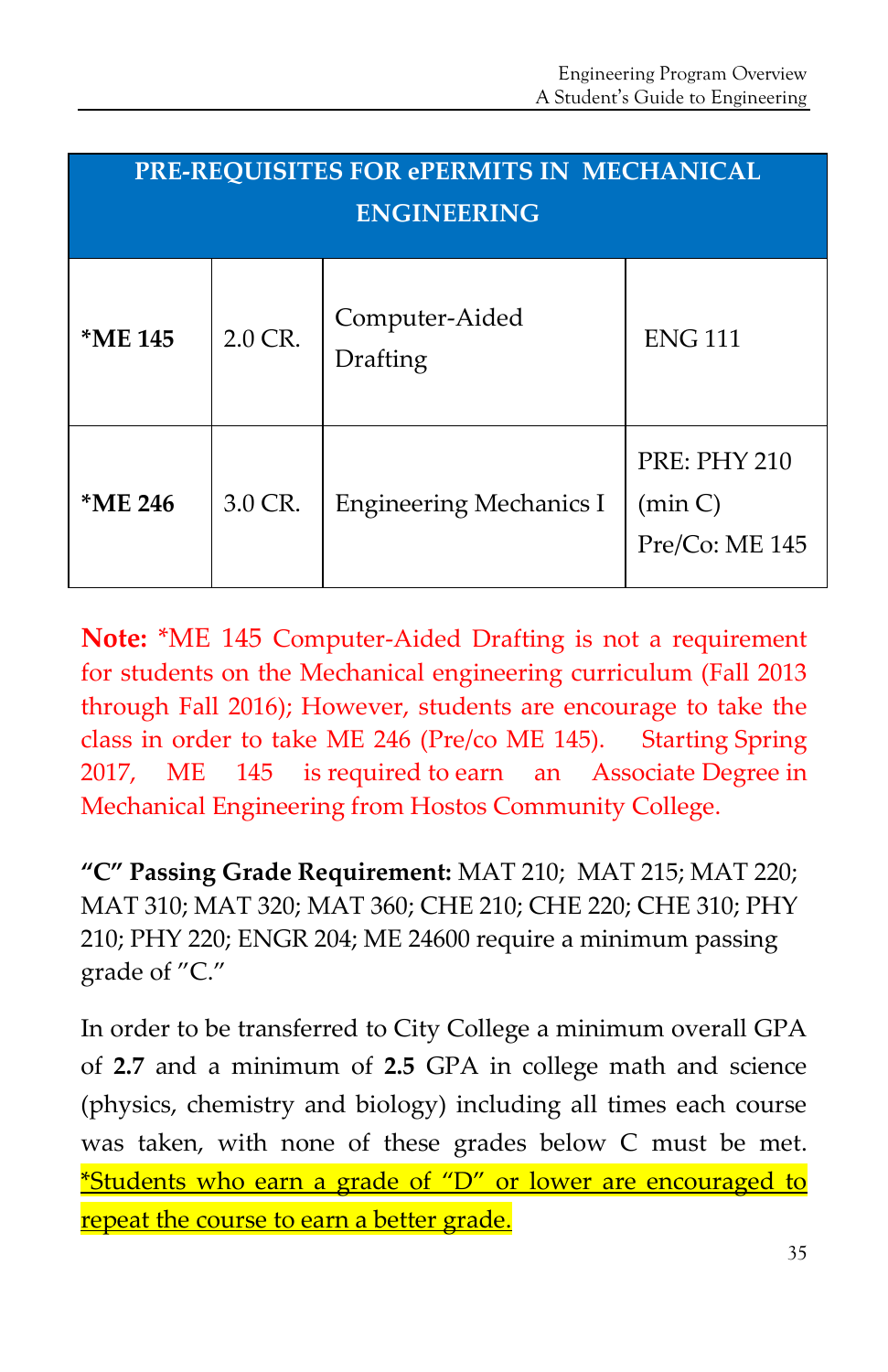# **CCNY's GSOE Entrance Requirements**

A student from the Hostos Community College (HCC) Joint/Dual Engineering Degree Program with The City College of New York's Grove School of Engineering of The City University of New York (CCNY's GSOE of CUNY) may apply for transfer to the GSOE if she/he:

- 1. Achieved a minimum overall GPA of 2.7 in his/her college courses;
- 2. Achieved a minimum 2.5 GPA in college math and science courses, **with none of these grades below "C**;"

"The Math and Science GPA is calculated using all cumulative math and science grades from every time that each course was taken including repeating courses. For example, if a student takes MAT 210 twice and obtains an "F" the first time, and an "A" the second time, the Math and Science GPA will include both grades. In addition, the precalculus course (MAT 160) will be included in the college Math and Science GPA, but not the engineering courses. "F" grades will not be excluded from the Math and Science GPA calculation."

- 3. Demonstrated proficiency, evidenced by his/her transcript, in math and science; and
- 4. Completed all HCC college-level credits regarding her/his major.

**The F-repeat policy will be applied only to the** *overall GPA***, not the** *Math and Science GPA* **calculation.**

**Math and Science GPA includes MAT 160, 215, 210, 220, 310, 320, 360; CHE 210, 220, 310, 312, 320; PHY 210, 220.**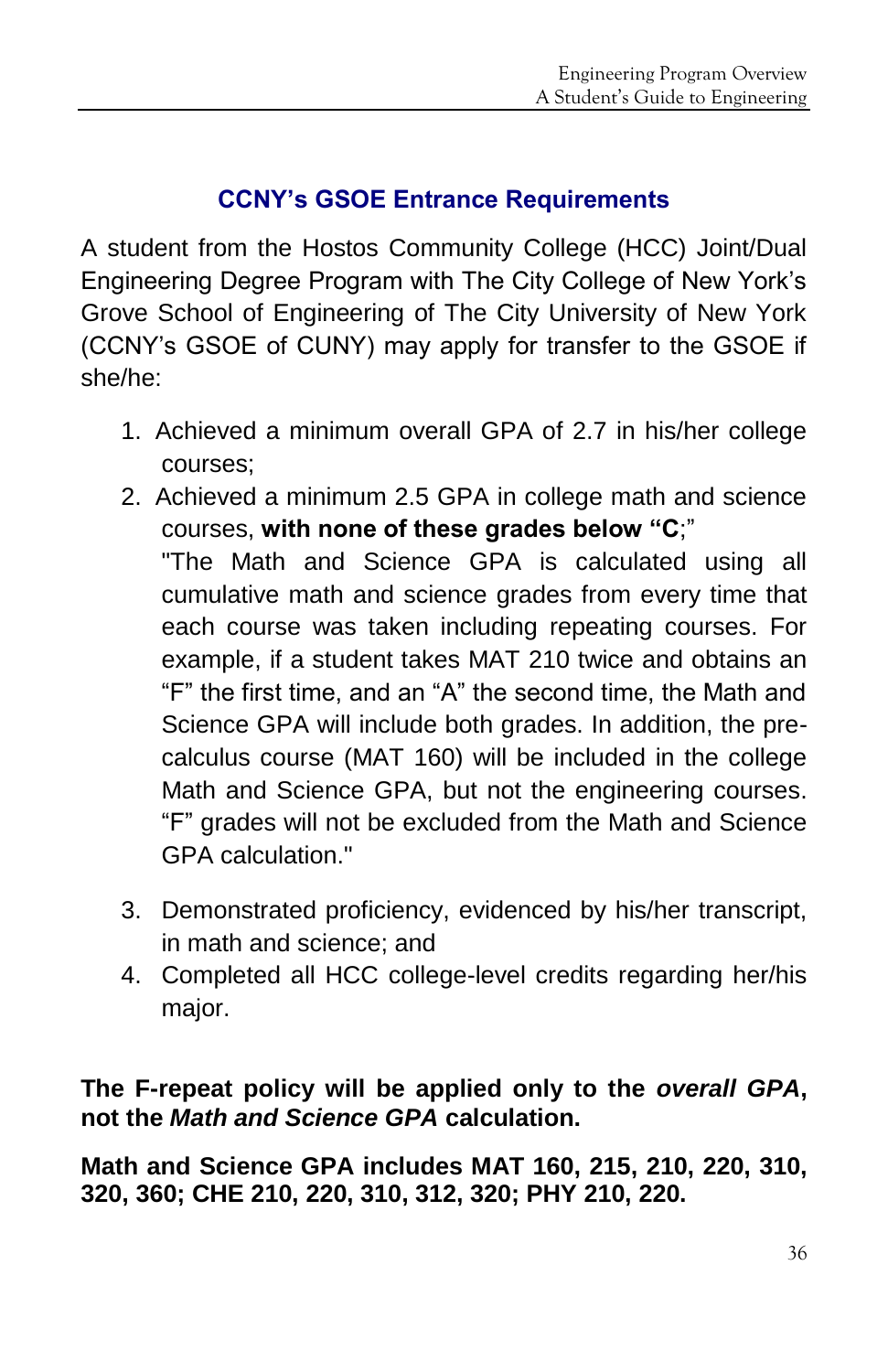A minimum "*C"* grade only applies to the college math, science and engineering courses and not to the liberal arts courses.

If a student meets the first two requirements (*Overall GPA* of 2.7 and *Math and Science GPA* of 2.5), but she(he) obtained one "*F"* or one "*D"* in all her(his) math and science courses, depending on her(his) overall academic performance, the "*F"* or "*D"* grades may be overlooked. Thus, this student could be admitted to CCNY's GSOE on probation and she(he) would be limited to only 2 courses for her(his) first semester at CCNY's GSOE. The final decision will be made by CCNY's GSOE.

# **IMPORTANT NOTICE**

The revised admissions criteria approved by the faculty of CCNY's GSOE in Fall 2010 (effective Fall 2011), specifically the presence of grades less than "*C"* in math and science courses, was not known to HCC students and faculty until the Fall 2012 meeting at CCNY's GSOE. Therefore, CCNY's GSOE will allow students who started the Joint/Dual program at HCC in Fall 2012 and earlier to transfer to CCNY's GSOE even if they have a grade of less than "*C"* in math and/or science courses. Students still need to meet the other admissions requirements, such as an *overall GPA* of at least 2.7 and a *Math and Science GPA* of at least 2.5.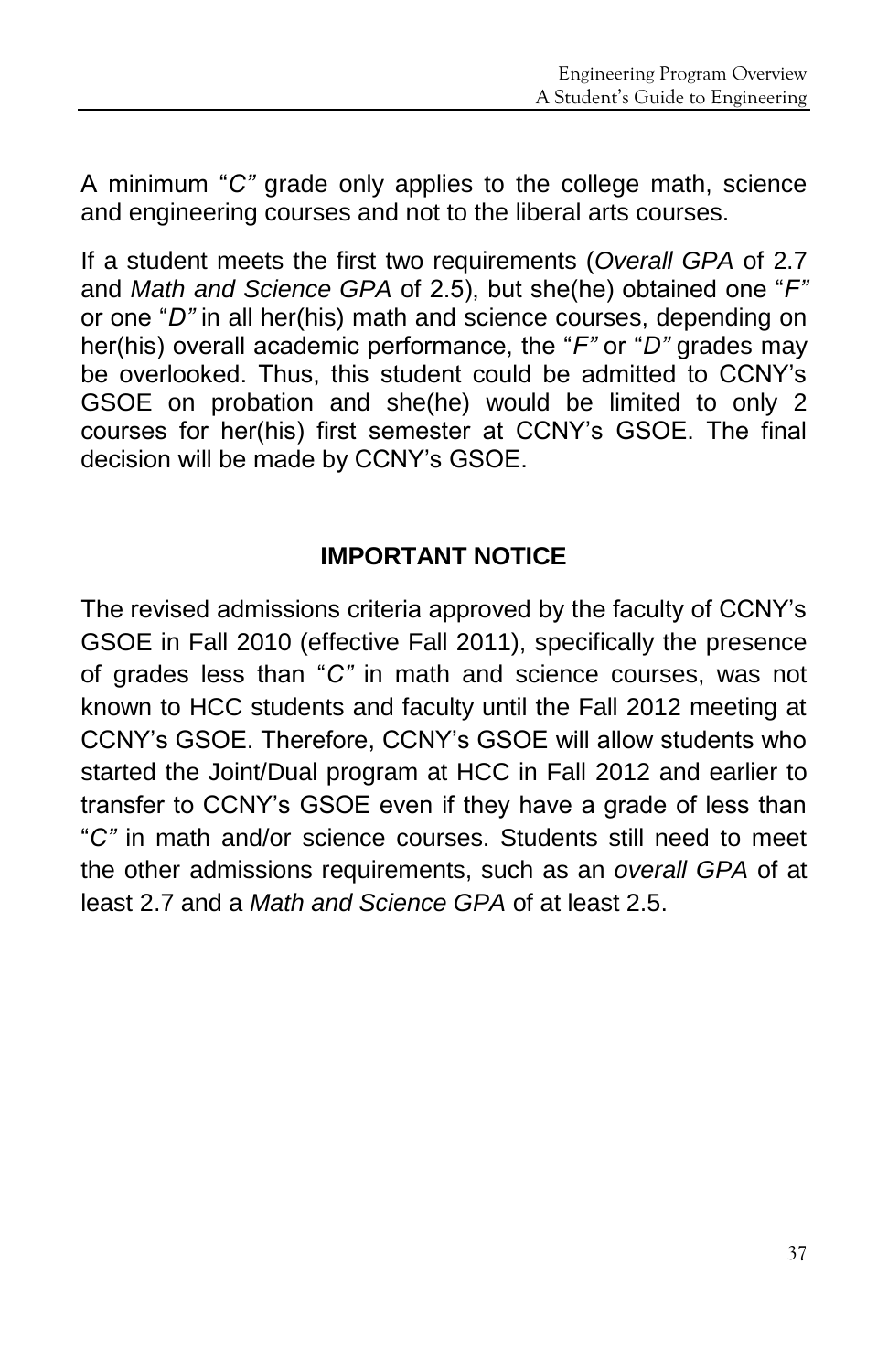# **Transfer application: Dealines and Procedures**

Engineering students are responsible for applying for transfer and bringing a copy of the application to Mrs. Karla Contreras B-445. Only students who are going to graduate can transfer with the privilege of the dual degree program. For more information visit the Engineering Program Office located in the Office of Academic Affairs (B445).

#### **Application Deadlines**

If you are planning to transfer in

- Spring semester the deadline will be September  $15<sup>th</sup>$ **(one semester before you graduate)**
- $\bullet$  Fall semester the deadline will be February 1st **(one semester before you graduate)**

# **Applying to CCNY**

If you are currently enrolled at a CUNY college, you do not need to submit transcripts from your high school and college for the application process online. In addition, you do not have to pay the application fee, if you indicate on the application that you are currently taking (or will be taking) courses at CUNY.

You can visit Transfer Services at Hostos and schedule a Transfer Application Appointment • Savoy Building, D101A Tel: 718-518-4319 or 718-518-4484. **OR**

You can apply by yourself with the following link:

[http://portal.cuny.edu/cms/id/cuny//documents/informationpage//006373.](http://portal.cuny.edu/cms/id/cuny/documents/informationpage/006373.htm) [htm](http://portal.cuny.edu/cms/id/cuny/documents/informationpage/006373.htm)

The user name and password are the same as those used to login into the CUNY Portal.

- **1.** Press Admission button to get the ONLINE APPLICATION link
- **2.** Start filling out the application
- **3.** Include official transcripts from all non-CUNY post-secondary institutions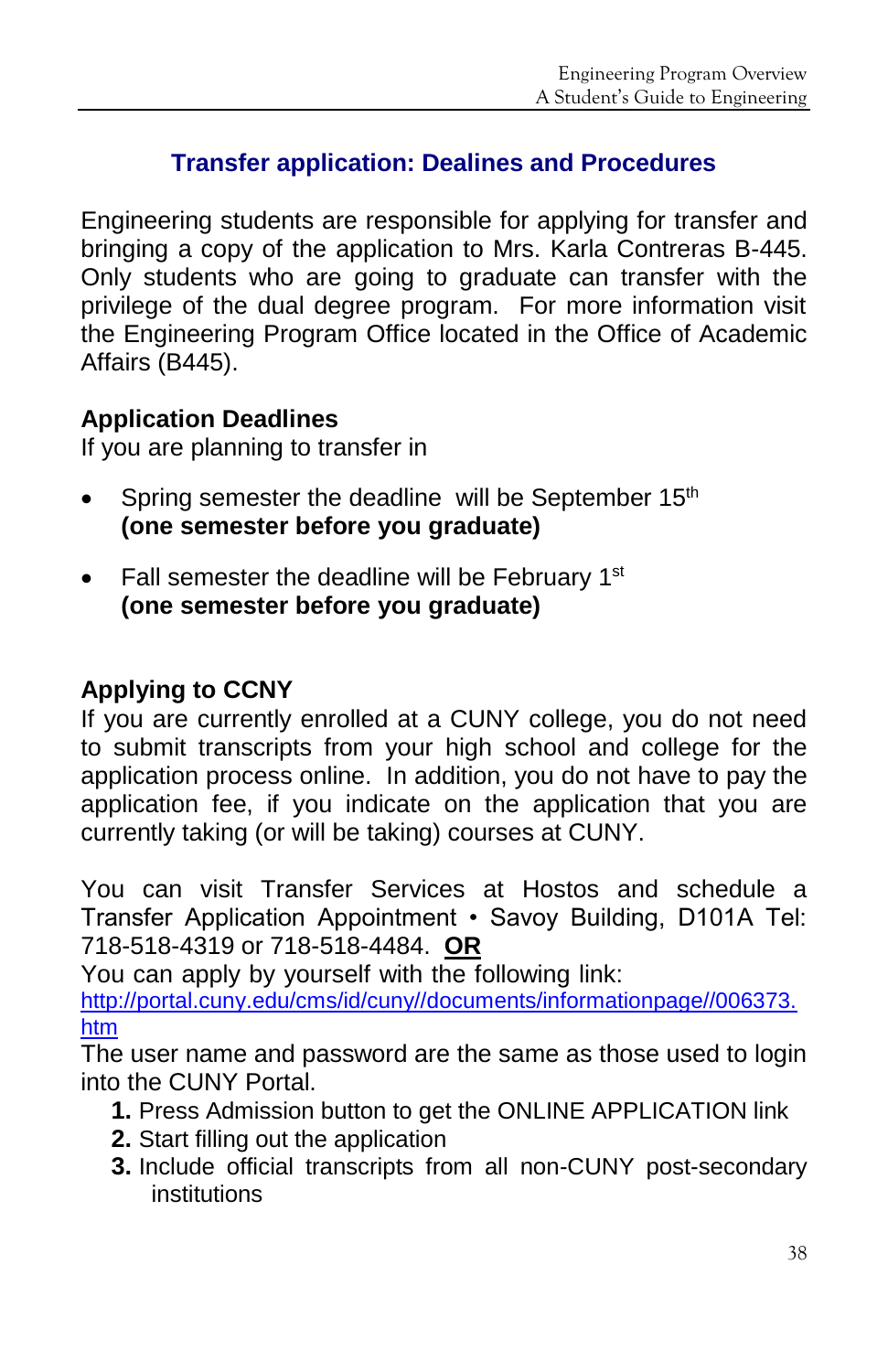- **4.** Be careful with the following **questions i**n the application.
	- **a.** Intended major **Engineering**
	- **b.** If you have earned a college degree or will be earning one before your expected transfer, indicate the type of degree and (expected) date of graduation:
		- **i.** Type of Degree: Associate in sciences (AS) "EE or CE I or CE II or CHE or ME"
		- **ii.** Expected Entrance Term: choose Spring 20XX or Fall 20XX
	- **c.** List all courses currently in progress: *(all courses you are taking this current semester)*
- **5.** Finish the application and submit
- **6. Bring a copy of your application to Mrs. Karla Contreras B-445**
- **7.**Transfer your immunization file(s) to CCNY. All students who register for six or more credits/equivalent credits, and are born after January 1, 1957, are required to provide proof of immunity against measles, mumps, rubella (MMR) and meningococcal meningitis/ or a signed response to receipt of meningococcal meningitis disease and vaccine information.

**Note:** Students can request a copy of their immunizations in the nursing department (HOSTOS A-307A).

- **a.** Email the immunization form to[:ccenter@ccny.cuny.edu](mailto:ccenter@ccny.cuny.edu)
- **b.** Or Fax the form to: 212-650-8227. Call the Wellness and Counseling Center at (212) 650-8222 to confirm that your fax was received.
- **8.** Once you receive an acceptance letter from the CCNY Office of Admissions:
	- **a.** Finalize your enrollment by following directions in the acceptance letter.
	- **b.** Pay the commitment fee.
- **9.** Send your official transcript from Hostos to City College Office of Admissions once your graduation has been confirmed.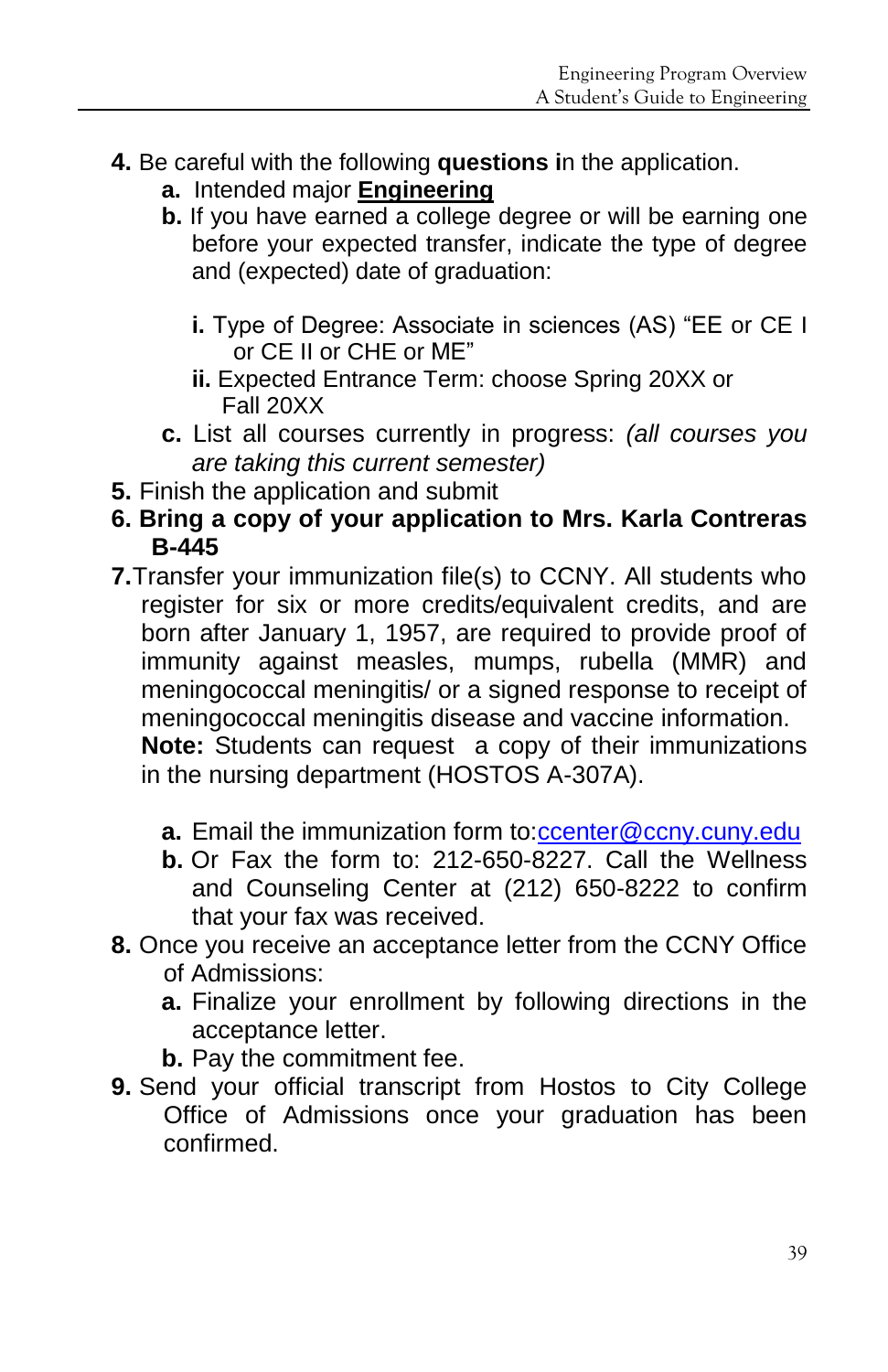#### **Advising at City College School of Engineering**

The general advisors are listed below. This person will be your first point of contact at CCNY for any questions you have about your curriculum, transfer credits, registration, and other academic issues.

#### **Chemical Engineering**

Nick Cromie [ncromie@che.ccny.cuny.edu](mailto:ncromie@che.ccny.cuny.edu) 212-650-5748 Steinman Hall – Room 321

**Civil Engineering**  Luis Alicea [lalicea@ccny.cuny.edu](mailto:lalicea@ccny.cuny.edu) 212-650-8385 Steinman Hall – Room 211

# **Electrical Engineering**

Edward Baurin [golovatch@ccny.cuny.edu](mailto:golovatch@ccny.cuny.edu) 212-650-8902 Steinman Hall – Room 678

# **Mechanical Engineering**

Deborah Moore [dmoore@ccny.cuny.edu](mailto:dmoore@ccny.cuny.edu) 212-650-8028 Steinman Hall – Room 211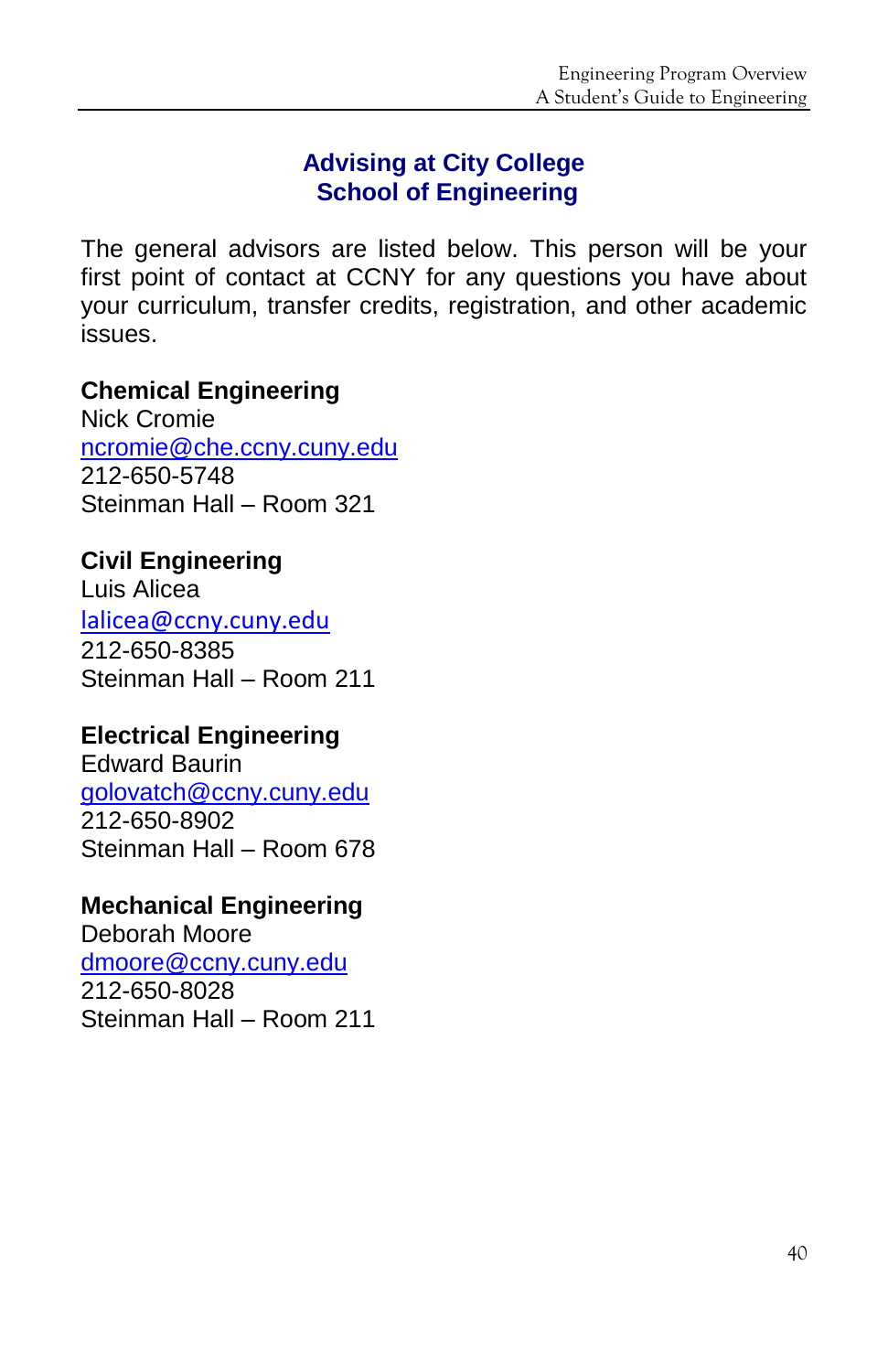# **Policies and Procedures at City College**

#### **ACADEMIC PROBATION Grade Point Average (GPA)**

Students must maintain a minimum GPA of 2.0. Students whose GPA falls below 2.0 are placed on GPA probation. A student on GPA probation whose GPA does not increase after the following semester may be dismissed.

*\*Keep in mind that you need a GPA of 2.7 at Hostos in order to transfer to CCNY.*

#### **Quality Point Average (QPA)**

Students must maintain a minimum QPA of 0 in their major courses. A QPA of zero is equivalent to "C" average in major. Students whose QPA falls below 0 are placed on QPA probation. Students on QPA probation and the QPA does not increase after the following semester may be dismissed.

In calculating QPA, the following weighting factors apply:  $A = +2$ ,  $B = +1$ ,  $C = 0$ ,  $D = -1$  and  $F = -2$  Pluses and minuses following the grade letter are ignored. F represents here all failing grades including F, FAB, FIN, FPN, WF, and WU. The weighting factors are multiplied by the number of credits for each course (for example: B- in a 3 credit course will equal 1  $\times$  3 = 3), and the results of all multiplications are added together. *Note that the CUNY-wide "F" Repeat policy, by which certain failing grades are omitted from the GPA, does not apply to Engineering QPA calculations.* 

#### **Excessive Withdrawal**

Students who have withdrawn from courses totaling 12 or more credits within two academic years are placed on Withdrawal Warning. Removal from Withdrawal Warning is achieved after one year (or 24 credits) with completion of all courses attempted. Students on Withdrawal Warning will be subject to dismissal if they withdrew from 6 or more credits while on warning.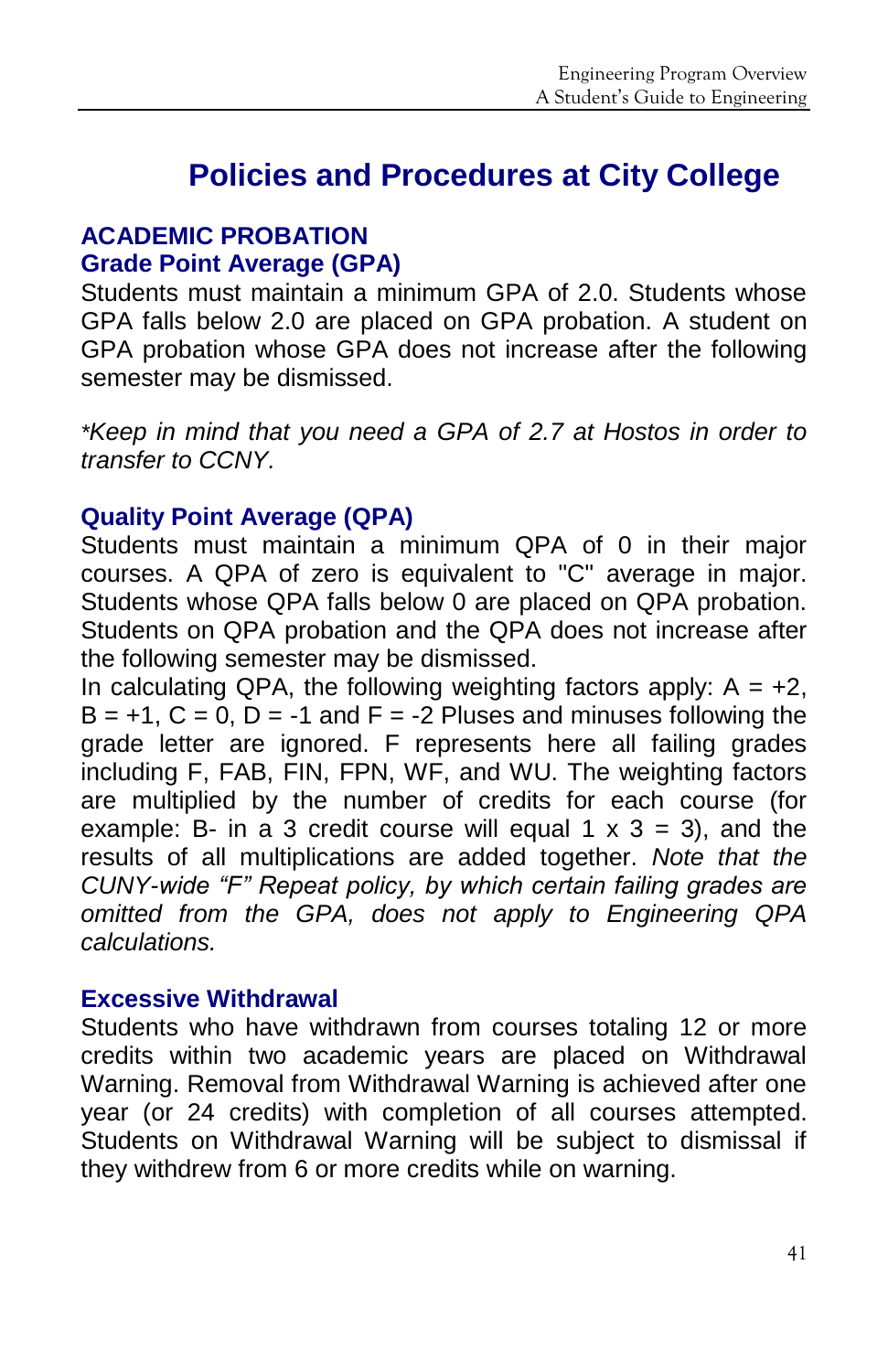#### **Probation and Dismissal**

Students who are on academic probation (GPA, QPA, Withdrawal) will not be allowed to take more than 2 courses per semester. Students on academic probation whose grades do not improve will be dismissed from the School of Engineering.

#### **Academic Appeals**

All appeals are submitted to the Office of Undergraduate Affairs in Steinman Hall, room ST-209. Contact the Office of Undergraduate Affairs (212-650-8020) or your general advisor for further information.

#### **THINGS THAT GET ENGINEERING STUDENTS IN TROUBLE**

#### **Requisite Violations**

Don't register for a course unless you expect to satisfy its prerequisites before it starts (take its co-requisites at the same time as the course). If you get an insufficient grade in one of the prerequisites, drop it, otherwise you will be removed from the course during the semester. Your tuition will not be refunded. If you drop below 12 credits your visa status or financial aid will be invalidated.

#### **Course Substitutions**

If your choice of courses violates or doesn't satisfy published degree requirements (refer to the curriculum matrix), you MUST have written permission signed by the department chair and the Associate Dean. Nothing verbal is a guarantee, get it in writing!

#### **Re-entry**

If you are absent from CCNY for a semester or more, then you must satisfy the new major requirements in effect when you return. You must also appeal to re-enter the School of Engineering. Ask your general advisor for a re-entry form.